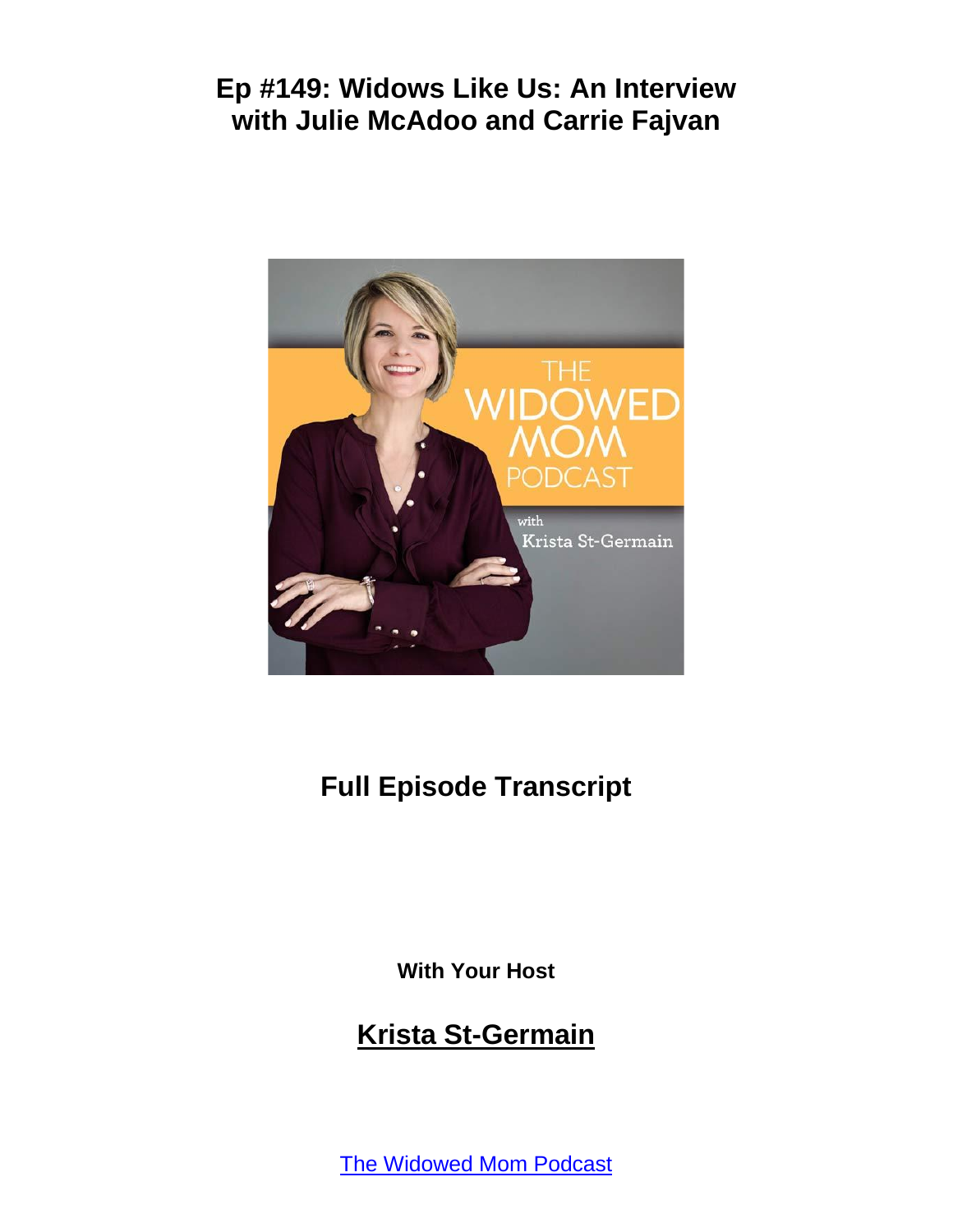Welcome to *The Widowed Mom Podcast*, episode 149, Widows Like Us: An Interview with Julie McAdoo and Carrie Fajvan.

Welcome to *The Widowed Mom Podcast,* the only podcast that offers a proven process to help you work through your grief, to grow, evolve, and create a future you can truly look forward to. Here's your host, Master Certified life coach, grief expert, widow, and mom, Krista St. Germain.

Hey there, welcome to another episode of the podcast. I'm excited about this one. I've already recorded it, and usually, when I do an interview podcast, I go back, and I record the intro later. So, you haven't listened to the interview yet, but it's already done, and I just love it. I loved it for so many reasons. One, you're going to meet a couple of amazing women who have been through so much but are so relatable. They've formed a beautiful friendship during Mom Goes On, and I know neither one of them expected and that I really loved hearing about.

I hope that as you listen to them and their story, what you will take away from it is if they can do it, I can do it. Right? I know sometimes you listen to interviews on this podcast in particular, and I know this because people tell me. Some of my clients have gone on to do some really amazing things, and you use that against yourself. Right? You tell yourself things like, oh, I don't think I could do something that big.

I don't think that's possible for me. Maybe there's something wrong with me. You know, big things must be possible for other widows, but probably not me. There must be something special about them that I don't have, and that is the exact opposite of what I want you to hear when you listen to these interviews.

What I want you to hear is that women like Julie and women like Carrie, they didn't even necessarily have big aspirations before they came into the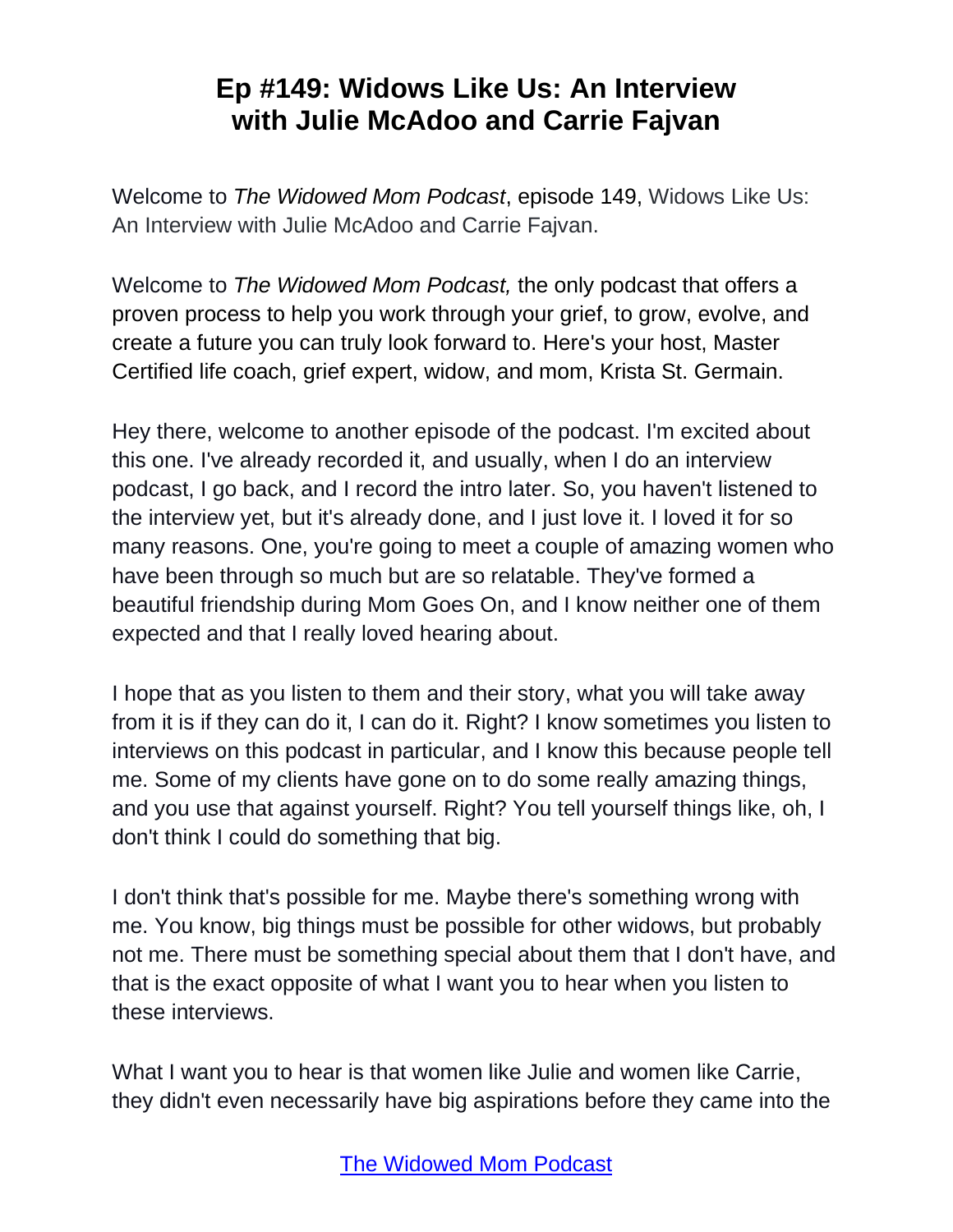program, right? They were just in a place where they wanted more, and they didn't like what was happening in their lives, and they wanted tools, and they wanted support, and they wanted to figure out a different way. It was only because they took those little steps, right, not knowing what the greater picture of life was going to look like later. Still, they took those little steps, and they invested in themselves, and they followed along, right?

They did the work, and slowly over time, things evolved, their confidence grew, and they set bigger goals themselves. In the case of Julie and Carrie, they kind of pushed each other in the most loving and helpful way. So, I hope that's what you take from this interview. That if they can do it, you can do it, right? Because that's the spirit that it's intended, and I do get a little bit emotional in this one but bear with me because honestly, sometimes this work is just such a great privilege that it blows my mind to sit there and watch the two of them over Zoom talk to me about how life is better now, and to know that I played a role in that is just, sometimes it just cracks my heart wide open.

So, hang out there with us, and I hope you love this interview with Julie and Carrie.

---

Krista: Alright, welcome Carrie and Julie to the podcast. I'm excited to have you.

Julie: Hi, we're excited to be here.

Krista: It's like the first dual interview that I've ever done. That's awesome. So good. So, why don't you just take turns and introduce yourselves and just tell everybody a little bit about who you are and how you became a widow.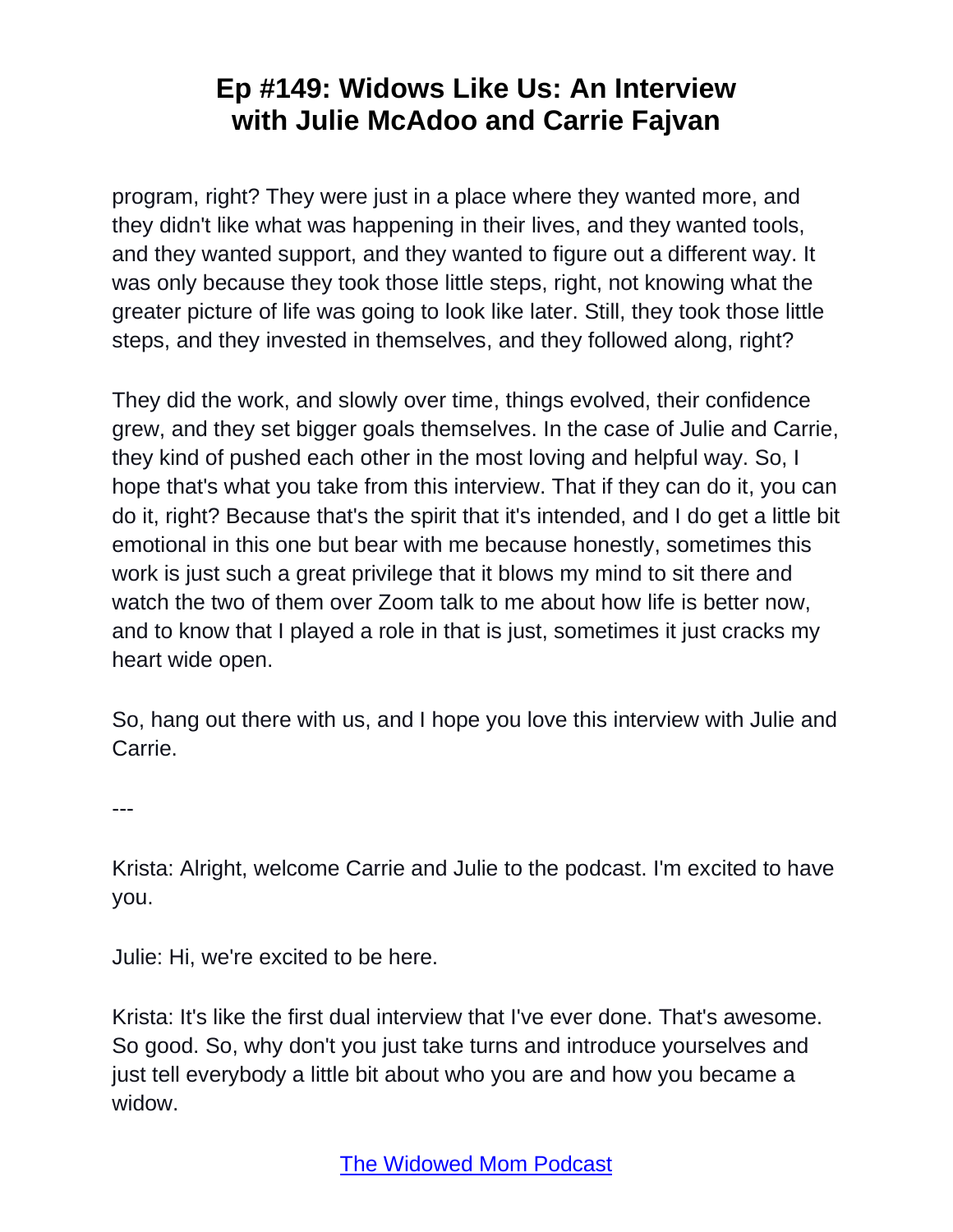Julie: Do you want to go first?

Carrie: Sure. I'm Carrie Fajvan, and I'm 45. I have 3 kids. Ashley is 17. Elizabeth is 11, and Jack is 9. My husband Allen died in June of 2019. So, it's almost hitting the 3-year mark. He got esophageal cancer, but we didn't know until the very end. So, we had 18 days from the diagnosis to death, and his last 12 were in the hospital, and then it was up to me to figure out what was next.

Krista: Yeah, totally. Julie, how about you?

Julie: Yeah, so Julie McAdoo and my husband died of COVID-19 on April 7th. So, I'm coming up in 2020—So, I'm coming up on the 2 year anniversary now. Kind of similar. I mean, we didn't know anything was wrong until all of a sudden he got COVID. It was early in the pandemic, so since he was well under the age of 70. You know, everybody thought that he was not going to have any trouble with it, and then, next thing you know, within two weeks, you know, he was gone. So, I have two daughters. One is now 15, and one is 13, and that's about it.

Krista: Yeah, and so what everyone can't tell from just listening to the podcast because I can see you and they can't is that you're both in the same room. So, not only is it an interview with two people at one time, but they're actually in the same room. Given that Mom Goes On members are here, there, and everywhere. I think you have a pretty unique story. So, I want to hear a little about that.

So, before you tell me about your meeting and all of that. Where were you when either of you started listening to the podcast, or you decided you wanted to be a part of the program? Like, how did you get from husband died to Mom Goes On?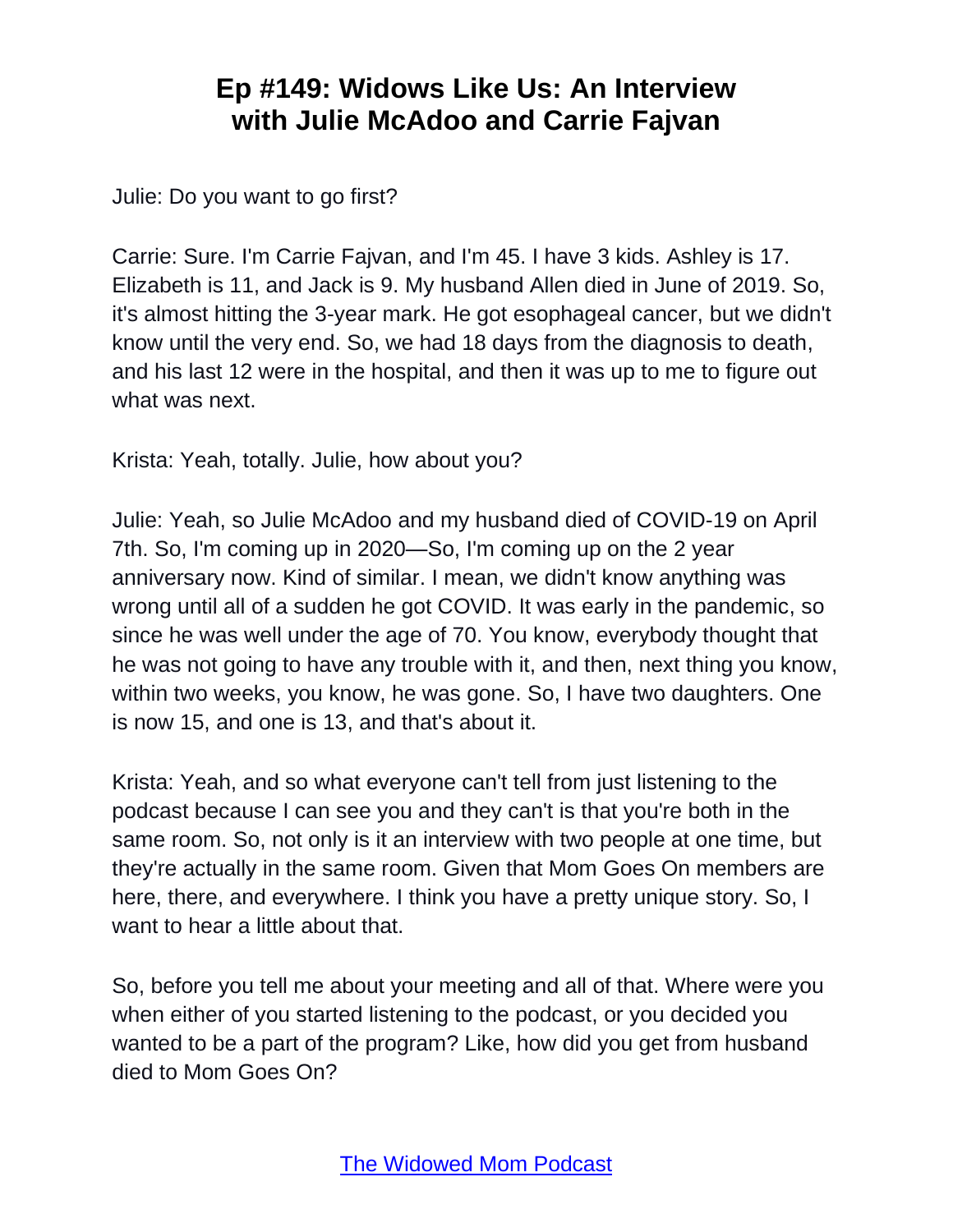Carrie: I found you on a Facebook scroll. I was almost a year and a half out, and I had started with a therapist a year after Allen died, and it was helpful. It was working, but what resonated with me so much when I saw your ad on Facebook you talked about how you don't have to adjust to this new normal, that you can love your life again. And I was going through the motions. I was functioning, but that was it. I was not enjoying myself, and I was miserable.

So, I saw your ad, and I was like, well, you know, maybe this woman is too good to be true. You know, you got to be careful what you see on Facebook and whatnot. Then, you popped up again. So, I clicked on the link, and I started looking more, and I was just like, oh, you know, she's telling me I can love my life again. I really want that, and you had that, you could sign up for a free phone call.

I was like, well, it's free. What do I have to lose? Like, nothing. So, I signed up, and when I talked and we felt like I was a good fit for the program, and I was like, yes, I'm all in. I can't wait to start.

Krista: So, before you saw what I was saying about not settling for a new normal. What were you imagining for your future?

Carrie: One of the hardest things was right after Allen died. You know, in those early grief days where you're numb, and you're miserable. You're just so sad and overcome with your grief, and I learned how everyone talked about how like grief doesn't go away and that you don't just process it and it gets better, and you're done, and I was like, hey, what do you mean it doesn't get better? I have to feel this way for the rest of my life? I don't want to feel this way. I don't want to be alive if this is how I have to live my life.

So, I got past those early days and weeks, and the widow fog was intense. It was 10 months before I could really hold a conversation with somebody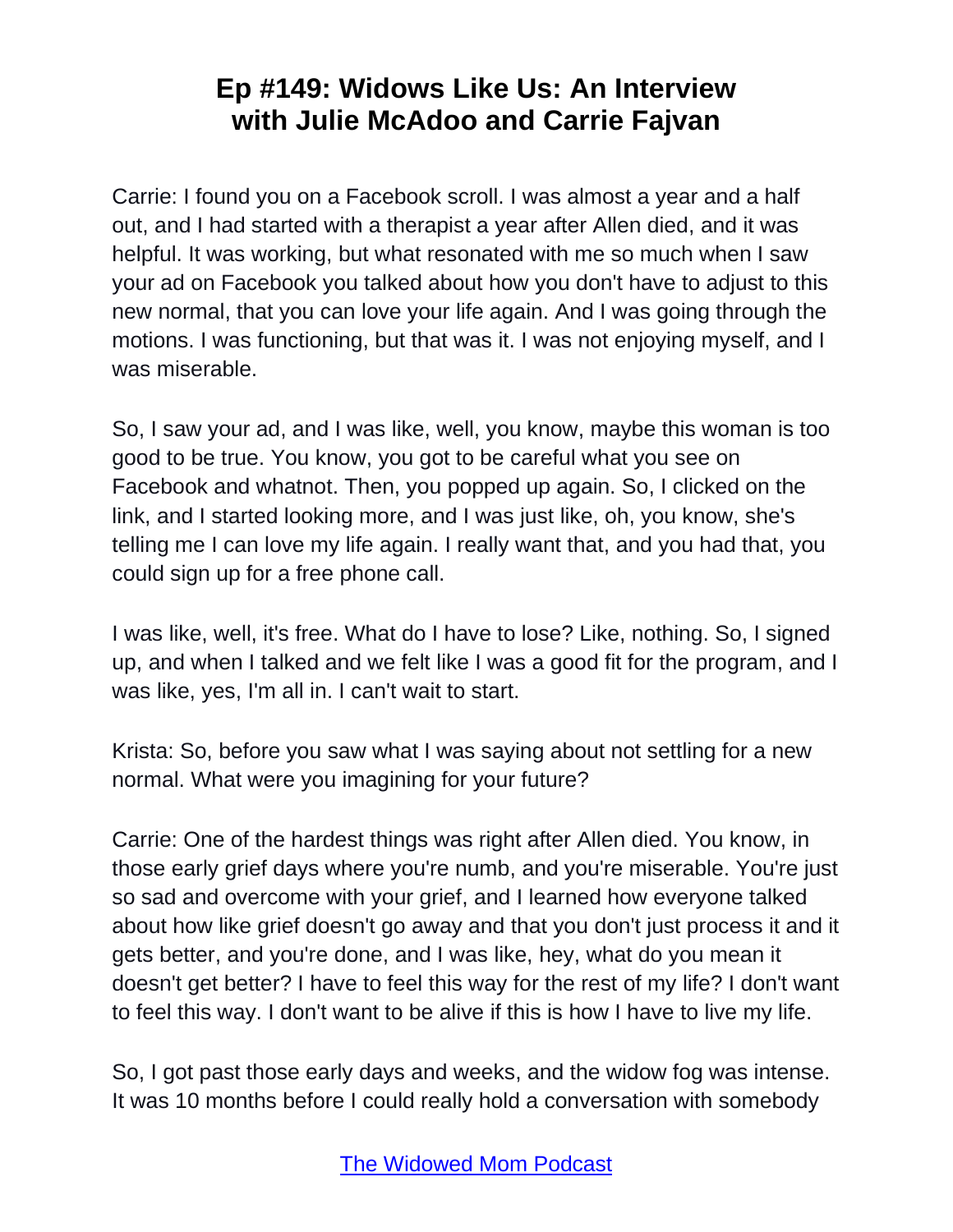and keep my train of thought. I hadn't even learned at first what that was. I was just more like, what is wrong with me? Oh, my goodness. I can't even remember what I needed at the grocery store. Oh, look, I missed 5 things on the list.

Krista: And I bought toilet paper three times in a row. Yes.

Carrie: But there's no dish soap.

Krista: We got toilet paper.

Carrie: Right. So, I had gone beyond that and that widow fog. Still, I just was blah. I was sad. I was lonely and blah and missed Allen so much still. I wasn't crying every day anymore, but as I said, I was just going through the motions. And I wasn't happy. I didn't want to be like that, and it's like, all of your hopes and your dreams and your goals are tied around that one person. So, I had not yet figured out what my new hopes, dreams, and goals were without Allen in the picture. So, I was really stuck.

Krista: Now, as I look back on it, it's much easier for me to identify that same spot that I was in, and now I call it a grief plateau. Right, where we're past that point of completely our world exploded, and we can't function. We're functioning, but it doesn't feel like we want it to feel, and we can't really figure out how we're going to get there. So, it's like meh. Meh, at best.

Carrie: Right.

Krista: Okay, so that's kind of where you were. Julie, what about you?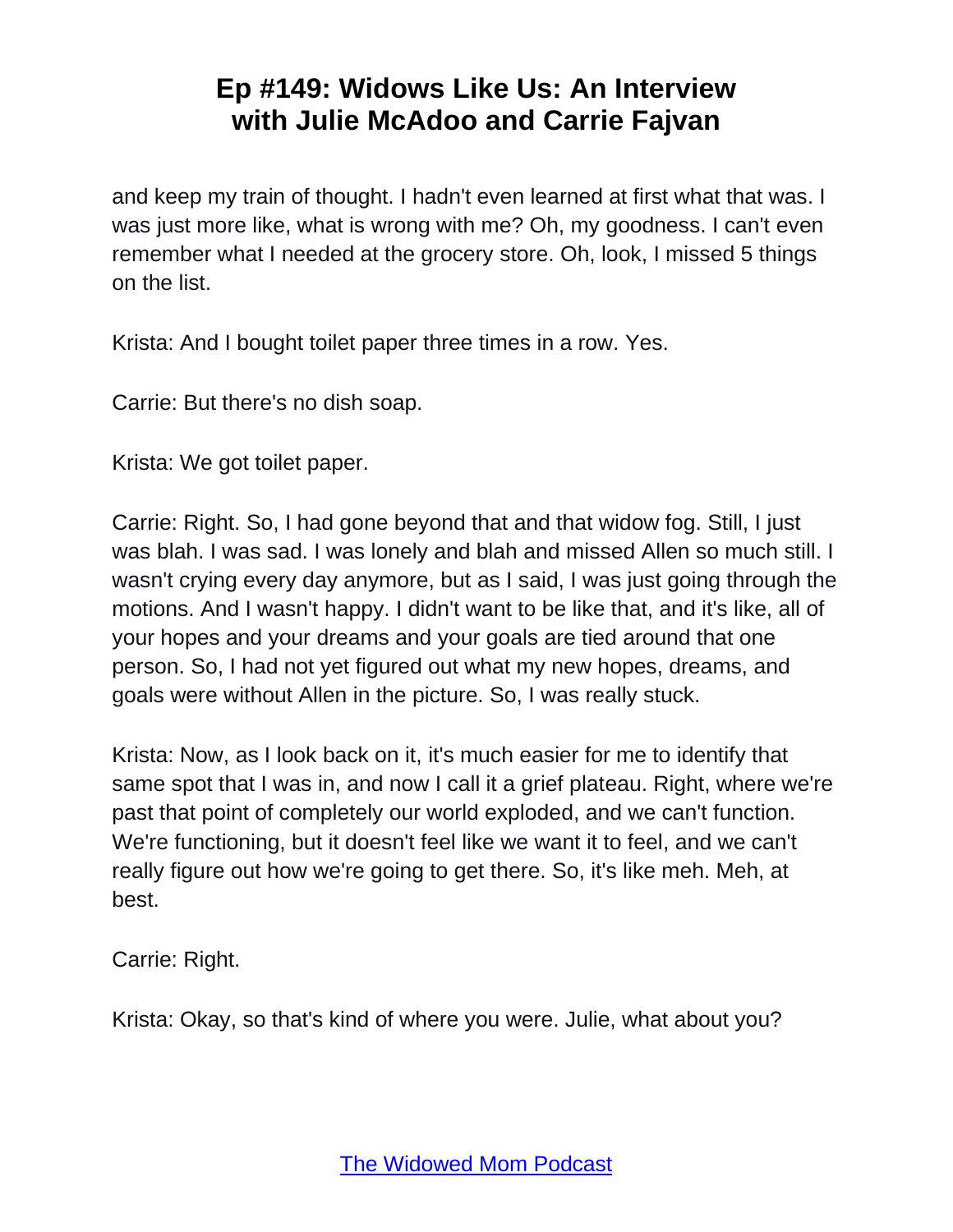Julie: Well, I am a podcast junky, and so um, you know, I had looked. I guess I had kind of looked around. The first thing I do when I encounter a problem or a situation is I go to Google, and I see what kind of resources are out there, and everything was very sad and quite depressing and sounded awful, and you know, I turned to my podcast, and I typed in widow. Saw Widowed Mom and was like, hey, that's me. I also kind of thought, I want to be able to support my kids through it which, this program isn't entirely that, but you know it's much more about me supporting myself through it so that I can have some you know space to give to my kids, right?

But, I was also probably looking for a roadmap up and out. Like, somebody has done this before. There's got to be away. You know? And I wanted to make sure that I wasn't crazy. I was always looking for the other shoe to drop. Like, I'm feeling alright. Now, what am I overlooking? Like, am I hiding something? Is some kind of feeling or some kind of experience going to catch me by surprise and, you know, kick me down while I'm up?

So, I was really kind of looking for other people that have been there, done that, what I could learn from it.

Krista: When you're talking about it, you know, is it going to kick me down while I'm up? What was up like for you? Like, what would happen that would then start to make you worry that the other shoe will drop? Because I think this happens to a lot of widows, and they think it's just them.

Julie: Yeah, I think I was at a point where I was pretty functional, and you know I was getting things done, and I was yay me I got out of bed, and I got all of these things done, and I was able to laugh at things, and I'm like well, are you sure you should be happy again or seeing the bright side of things? Or enjoying the pleasant weather today or laughing with coworkers? I was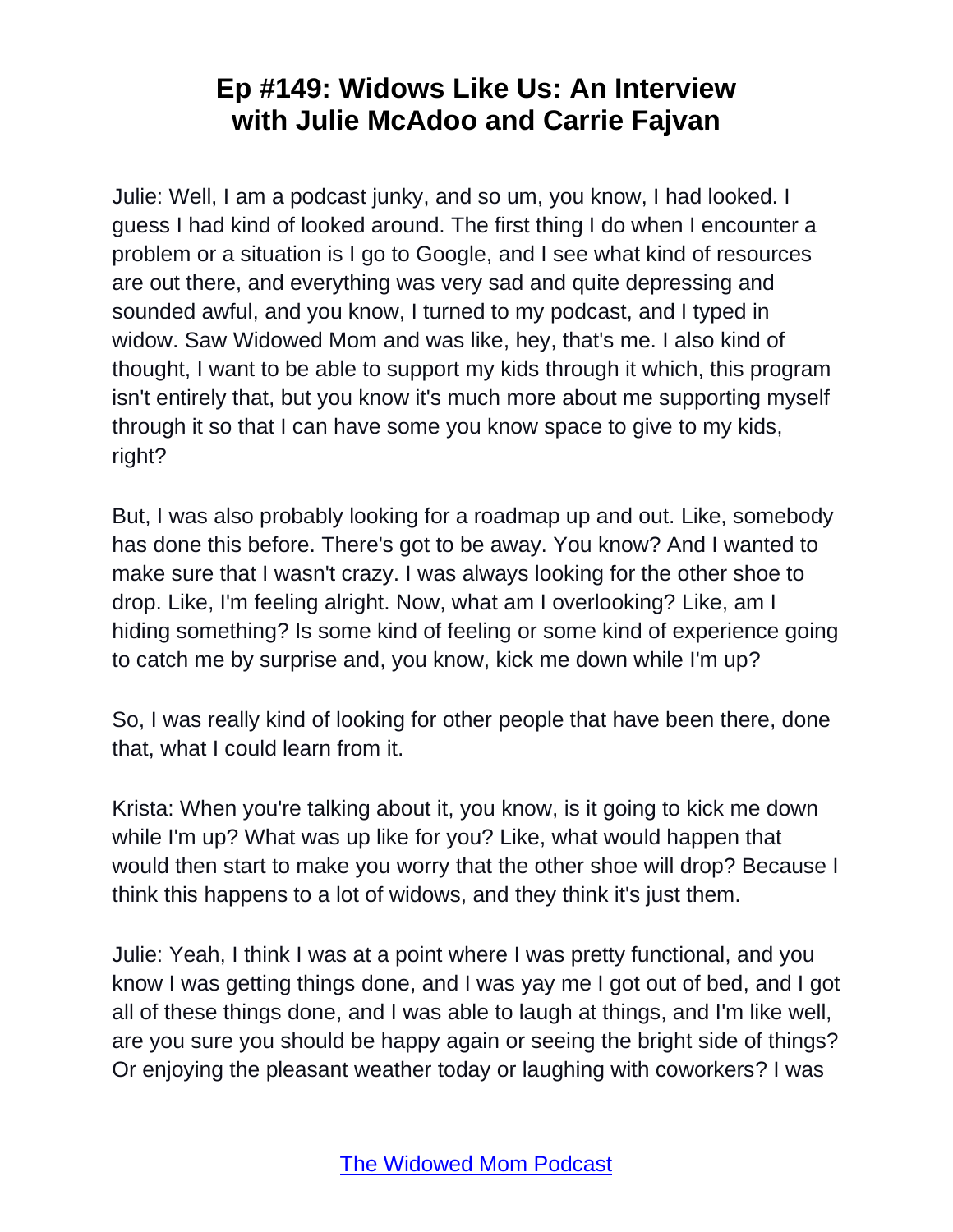just afraid that there was something that was going to come around the corner, like in a thriller. You know?

Krista: Did you notice your brain offering you kind of judgmental thoughts about you like, how you were handling grief or how much you loved your husband or any of that, or was it just a worry that it wouldn't last? What was it for you?

Julie: I think it was mostly that it wouldn't last. I think if there were any thoughts about the other thing that you mentioned about, like moving on and like that not really doing justice to my husband. I feel like that sort of idea comes—It came from outside of me like other people might judge me for moving on too quickly and that I didn't love him enough.

I knew in my heart there was no question in my mind that I loved him tremendously. But definitely, it intruded in so far. It's like I wondered how other people would feel when moving on.

Krista: So, you Googled, you found the podcast, you started listening.

Julie: Yeah. You have the short podcast, in the beginning, they're like, you know, 15-20 minutes, and you can listen to anything for 15-20 minutes. Still, I only had to listen to one and be hooked because I'm like this is very helpful information. You know, I think the first thing I listened to was like Widow's Bill of Rights. This is great stuff, and I just kept on going from there.

I think by the time I got found you, you may be already had at least 40 or 50 lessons out there, and I just soaked them up like a sponge.

Krista: So, how was your widow fog at that point? Or what was your experience with widow fog like?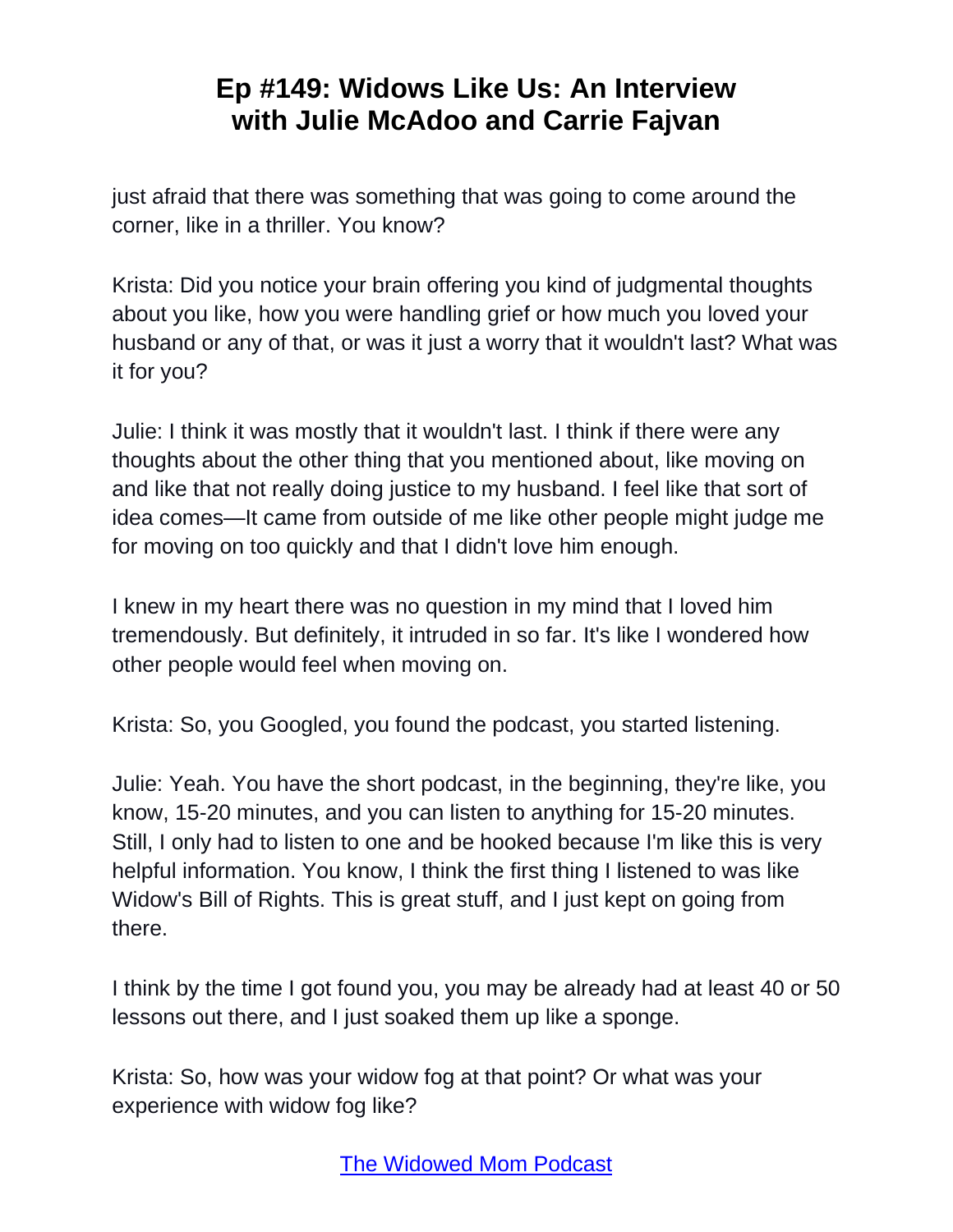Julie: You know that one, I don't really think I noticed it as much. Somehow I was able to go to work and just kind of switch my brain into a different mode where I blocked everything else and just was present at work. So, I would say I didn't struggle as much with widow fog as other people do. Definitely, a lot of guilt, though, for going to my job and being able to shut everything off and escape when my kids were in COVID lockdown doing homeschool at home, and they had no recourse for escaping. So, I felt a lot of guilt over my ability to get out of the house and the situation.

Krista: Isn't it amazing how sometimes our brains just won't let us win.

Julie: Yeah.

Krista: Like, here you are a new widow and COVID, and then you're brains like, and you're doing it wrong. You shouldn't feel so good, or you shouldn't be stuck at home. Craziness. Okay, so, then timeline-wise, how far out were you from your husband's loss when you joined?

Julie: Let's see.

Krista: Not that it matters; I'm just curious.

Julie: Yeah, and I joined in November. So, seven months.

Krista: Okay. So, then, talk to us about how you two connected. I want to hear this story. I mean, I have kind of heard it, but I want to hear you tell it.

Julie: Well, I had been in since November, and I was scrolling through the introductions threads one day when a new class was coming in. And this person posted that they were in this town called Haverhill, and I'm like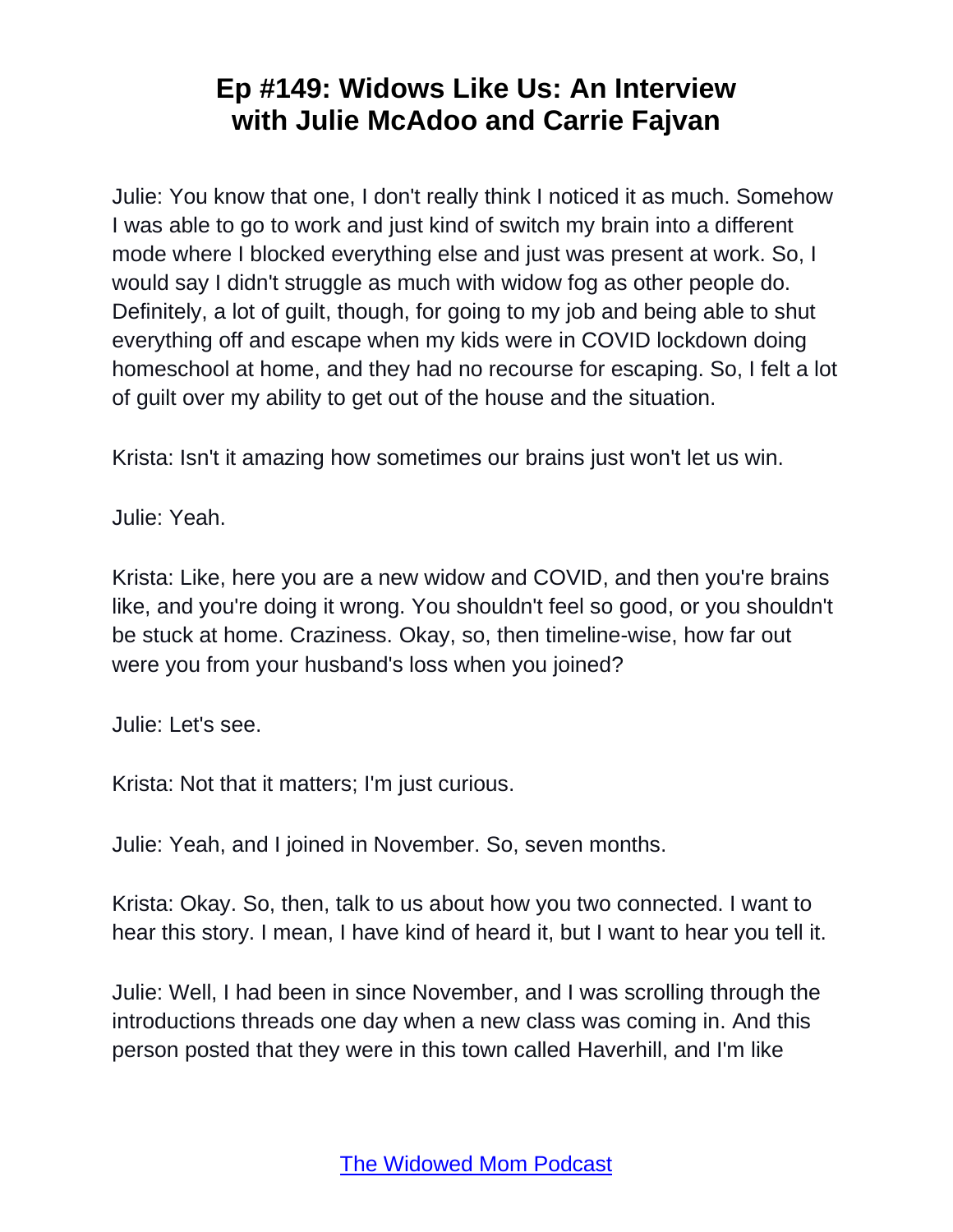Haverhill? That's like two towns away from me. So, I DMd her, and the rest is history.

Carrie: We were like, hey, we should meet for coffee. We found out that we literally lived 15 minutes from each other. So, we met for coffee, and I think we talked for a couple of hours, and then as we're leaving, we're like, hey, we should do this again. Julie was like, you know, I'm doing a half marathon in a couple of months; she's like do you want to join me? And I'm like, oh, okay. I ran, I ran for years now, but I would run like three miles.

Krista: Yeah. Yeah.

Carrie: Not 13.

Krista: Hey, if you can run 3, you can run 13.

Carrie: Yeah, well, I wanted to test myself and like prove to myself that I could do it. I had a partner to push me along. So, I was game. So, I ended up doing one without her, but I did four half marathons last year, and she did three. So, we just—

Krista: Out of curiosity, do you have any widowed friends? Like widowed mom friends that could relate? Not a one? Yeah.

Carrie: I had just moved up to New Hampshire about well less than a year before my husband died. So, I really didn't have a network up here, and so I didn't even have a group of women to pull from.

Krista: Yeah, let alone one who understood. Yeah.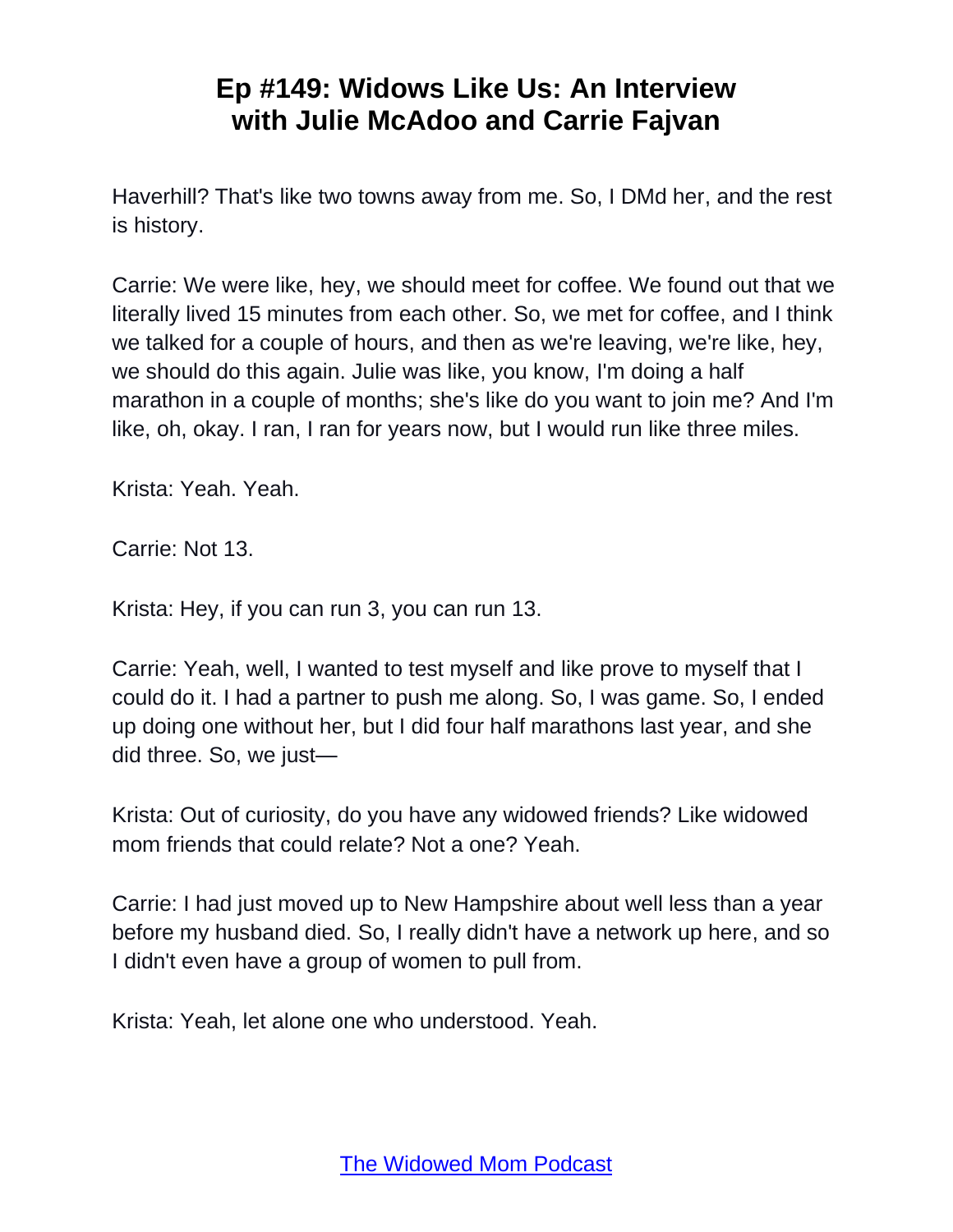Carrie: I was 42, and the stereotype of widows is that you're 60 and above. You know, your kids are grown and gone, and all of that turns out we're only two months apart. So, you know, her kids are a little bit older, but then my younger two. Then, my eldest is slightly older than hers, so we're just very much in the same stage of life. But having that commonality of both being widows and it's priceless too. It really is. And she was just about to quit her job, and I've been a stay-at-home mom since Allen and I got married.

So, we were also available to each other, not just like on nights and weekends and stuff. We'd be like, hey, let's go hang out. Let's go do this. We could talk about all that we were learning in Mom Goes On and how we were applying it to our lives and going oh yeah, now I get it. Oh, I know that my sister-in-law has this manual, and I don't, or oh, my mom. My mom's got this manual, and that's why she does that, and I don't need to take it personally at all.

Krista: It's hard for me to get perspective on this sometimes because I've just been doing this for so long, and I forget that we really do kind of have our own language inside of the program and our own tools and shortcuts and just ways that we speak like, do you know that's a thought like, there's a T in your C line. Like things that we would say that other people might not understand.

I imagine even if you've wanted to have conversations, you know, having a conversation with not only another widowed mom who is your same age, lives in the same part of the country, has a similar story in terms of a sudden loss, right, but then also is learning the same tools and trying to figure out how to apply them and speaks that same abbreviated lingo. That's got to be pretty awesome, and as a runner, like, what?

Carrie: Right.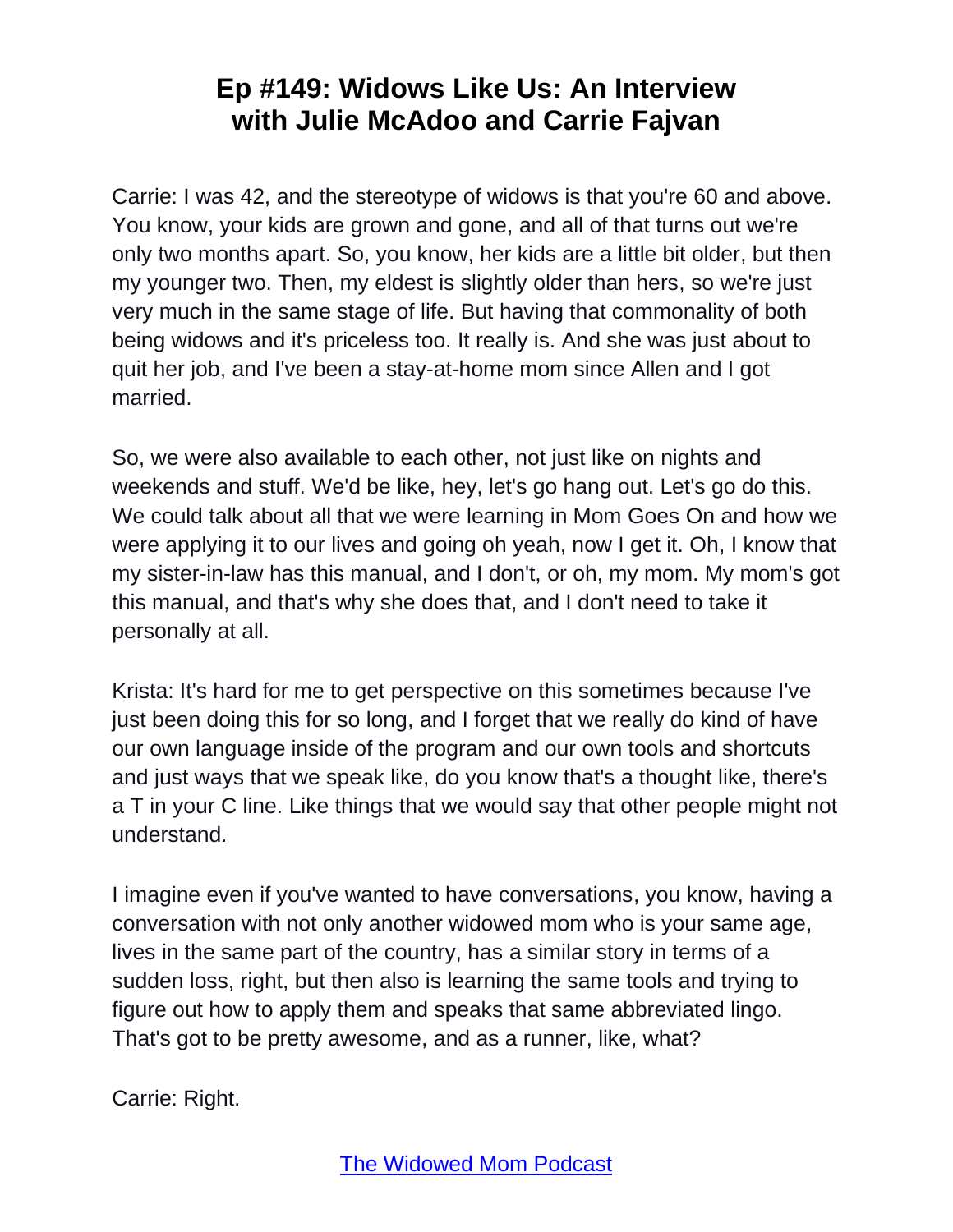Krista: What are the odds of this?

Carrie: I don't know. Yes, it definitely was, and so I think we both felt like we were in a place where, gosh, we really needed a friend and a friend that just truly, truly understood where we were at.

Julie: That led to all kinds of other things, you know? I mean obviously supporting each other through learning the techniques in the program, but also supporting each other in life. Like, when we need an emergency contact at school, you know? Things like that. Or doctor's offices and whatnot. Someone in town that you can call on when your truck breaks down on the side of the road.

Krista: Sounds like a story.

Carrie: That might have happened.

Krista: That's amazing. That's amazing. So, and just to let other people know too because it might not make sense. So, the way that the program works is kind of a revolving door, and we've done that by design. So, sometimes you'll hear me talk about well, you know, the April group is about to start, whatever. But really, it's like we do it in a cohort model, so there are small groups that start every month, but then we fold the smaller group into the larger groups.

So, at the beginning of the month, there's always a small group starting, and then at the end of the month, there's always a group that's reaching its six-month point. So that's how people come to overlap like you did even though you joined at different times. And I like it that way because I like to know that someone who's brand new to the program isn't alone. After all, they have other people who are brand new with them but then also have somebody that's a little bit further ahead that they can look to. Right?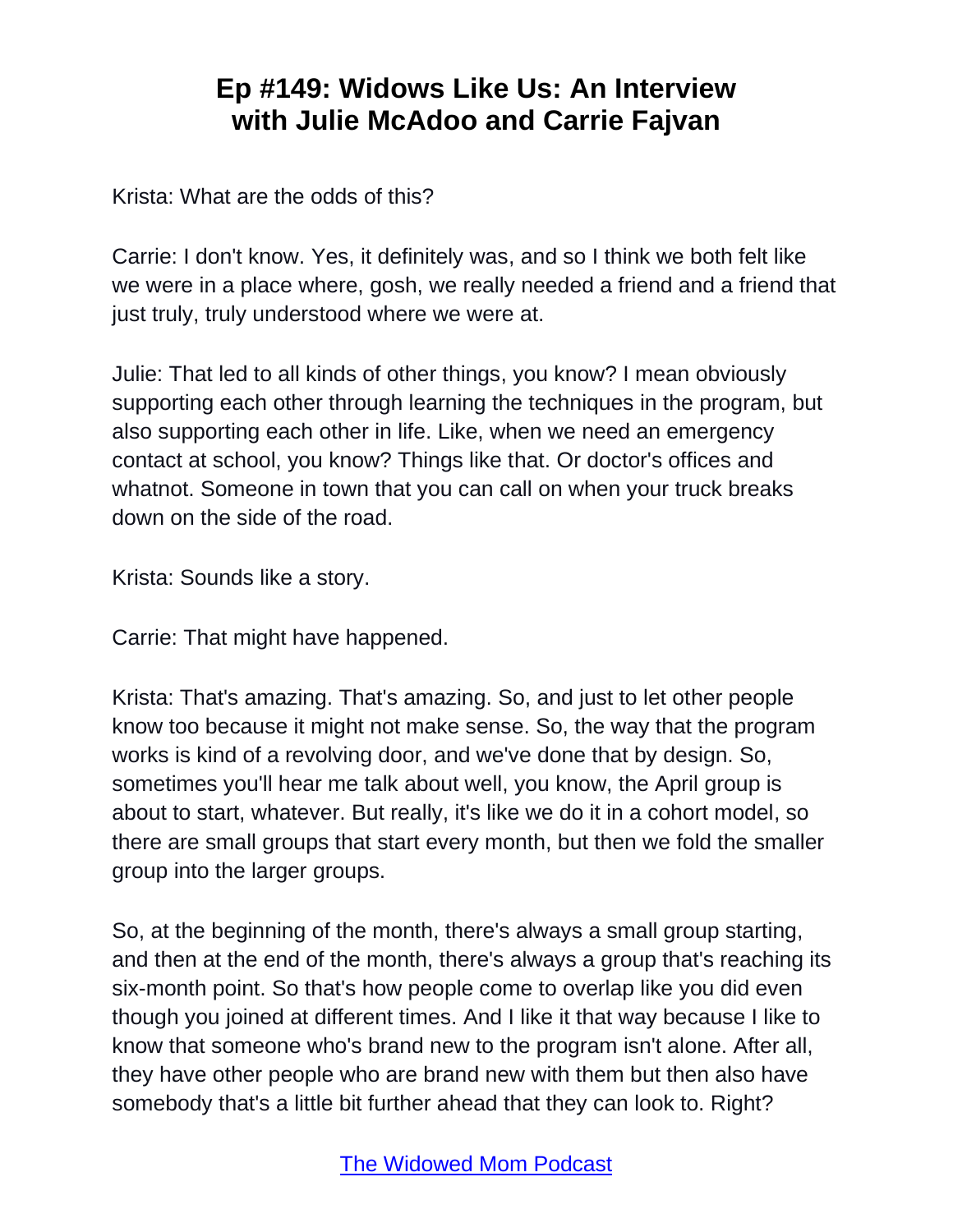That they can kind of, have some examples of what's possible and some encouragement, and then those women who are a little bit farther ahead remember what it was like to be brand new, and they're so welcoming and encouraging. They're probably the ones that reach out to you in the DMs like what happened with you guys.

Julie: Yeah.

Carrie: Yeah

Krista: Like, hey

Carrie: She started in November, and I started in February and so some of our conversations Julie would be like, well, hey, have you done that yet? Then, like, no, she's like, oh, don't worry. You'll learn it. It's a little bit of this and a little bit of that.

Krista: So good.

Julie: Well, the other thing is, is that Carrie was very good at attending the phone calls, and I was very good at doing the workbooks.

Krista: So, perfect balance?

Julie: Yeah. So, she would tell me what I missed on the calls, and I would tell her what she missed in the workbooks.

Krista: Yes. I love it. So, what's, out of curiosity now since you've both graduated like, do you coach each other? Do you like help each other in that way? What are your, how do you work through stuff that you're going through?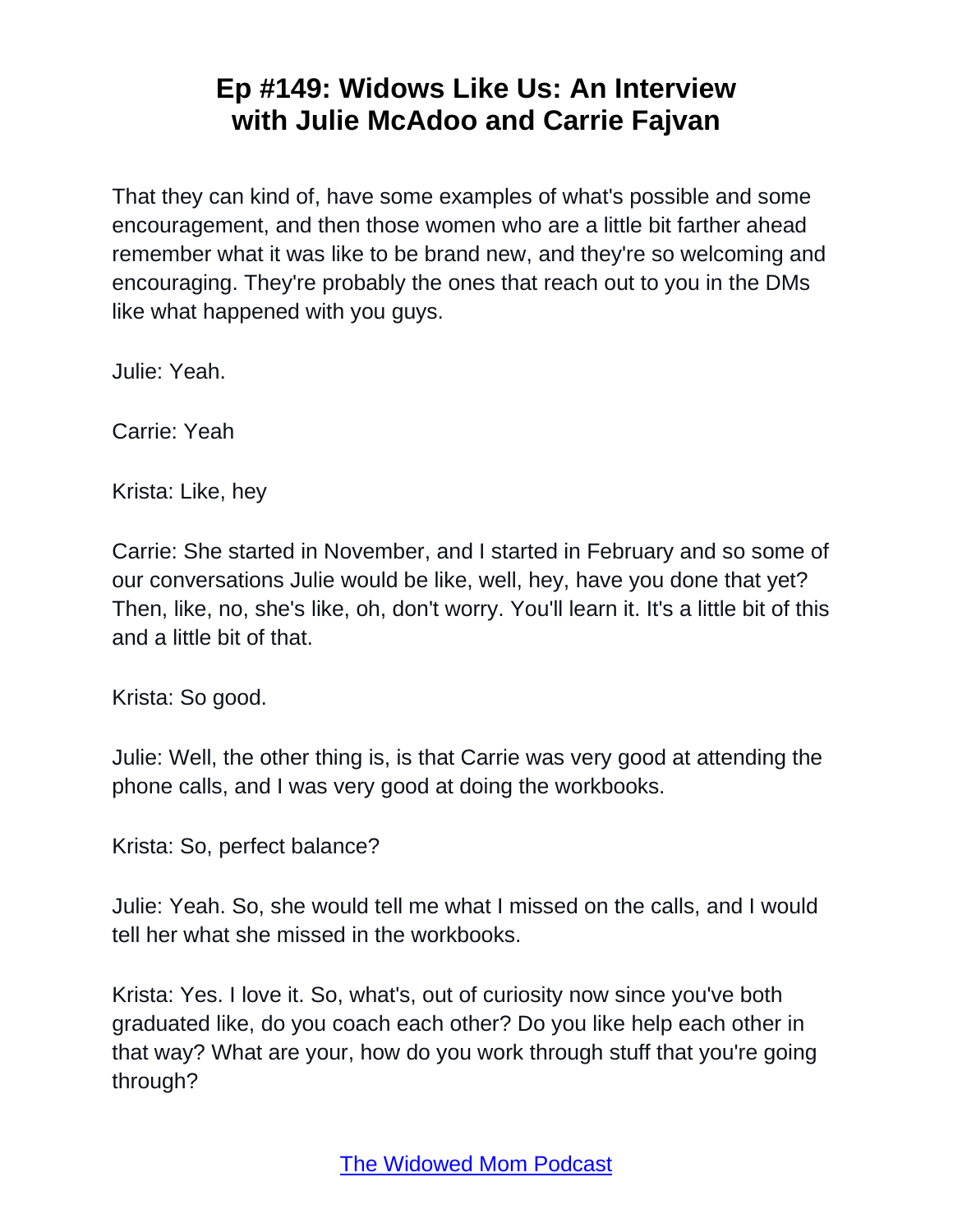Julie: Very much so.

Carrie: For sure, yeah.

Julie: We have many conversations about—

Carrie: —We still, we try to meet every week, just the two of us.

Krista: Really?

Carrie: Like, maintain our coffee dates.

Julie: We have a Friday morning coffee date.

Krista: But like, so with coaching, I always tell people you are not paying me to be your friend. You're paying me to help you see what you're creating with your brain, right? So, sometimes that can feel a little bit confrontational. You know, I don't really want it to, but it can feel less like, usually if your friends you know come to you with something.

Then, you listen to them with empathy, and you know you don't try to change anything. You just kind of there as a witness. So how do you find that balance to be? Are you more like, if Carrie's having a bad day, then Julie, you're like, I'm so sorry it's terrible? Or are you showing her her thoughts? Like, what's that like?

Carrie: What would Krista say?

Krista: What would Krista say, like, oh dear. Like, shut up, I just want to— Yes, I know it's a thought, and I like it.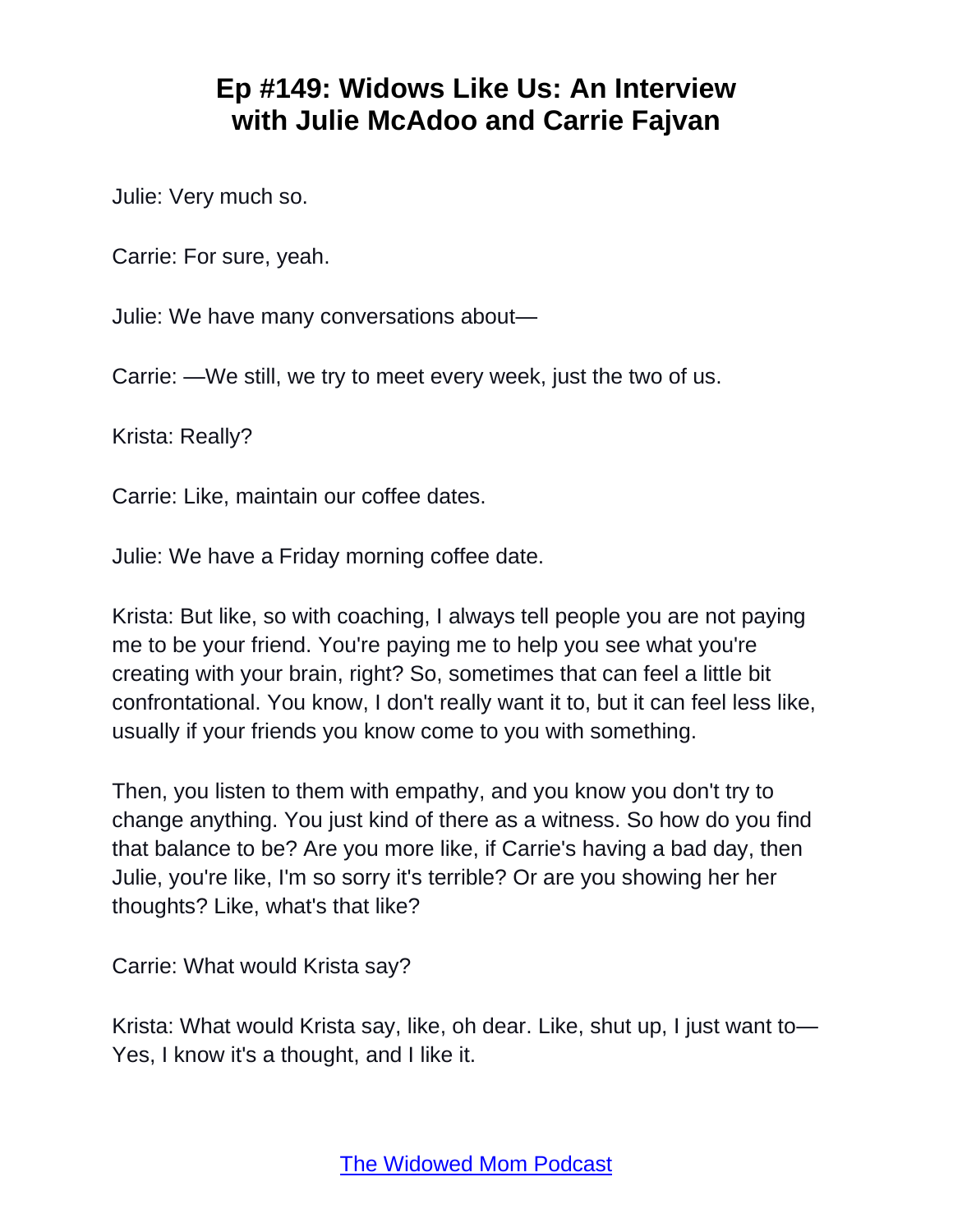Julie: It's a little bit all of that. I mean, there's definitely a lot of commensuration like, oh, I feel you. That happened to me. Or tell me more about that? This could happen to me. I want to understand this, you know.

Especially when we started dating. There was a whole lot of sharing of information.

Carrie: There was, yes.

Julie: There's just the whole new learning that wasn't necessarily fully covered in Mom Goes On. But if you need more episode ideas, I think we probably have a few.

Krista: Dating? Did you decide to start dating at the same time?

Carrie: Yeah, pretty much.

Julie: It was hilarious. So, we met on a Saturday morning at the Rail Trail. It's kind of in-between both of our houses, and she says oh, I've been doing some research for us. I was like, oh, you have? Huh? She said, yeah. I joined Bumble this morning. I said, funny, you should say that I joined Bumble last night.

Krista: No way, within 24 hours of each other.

Julie: You bet.

Carrie: Yep.

Krista: So, then, did you start dating at the same time, or did it take a while to find people you were interested in?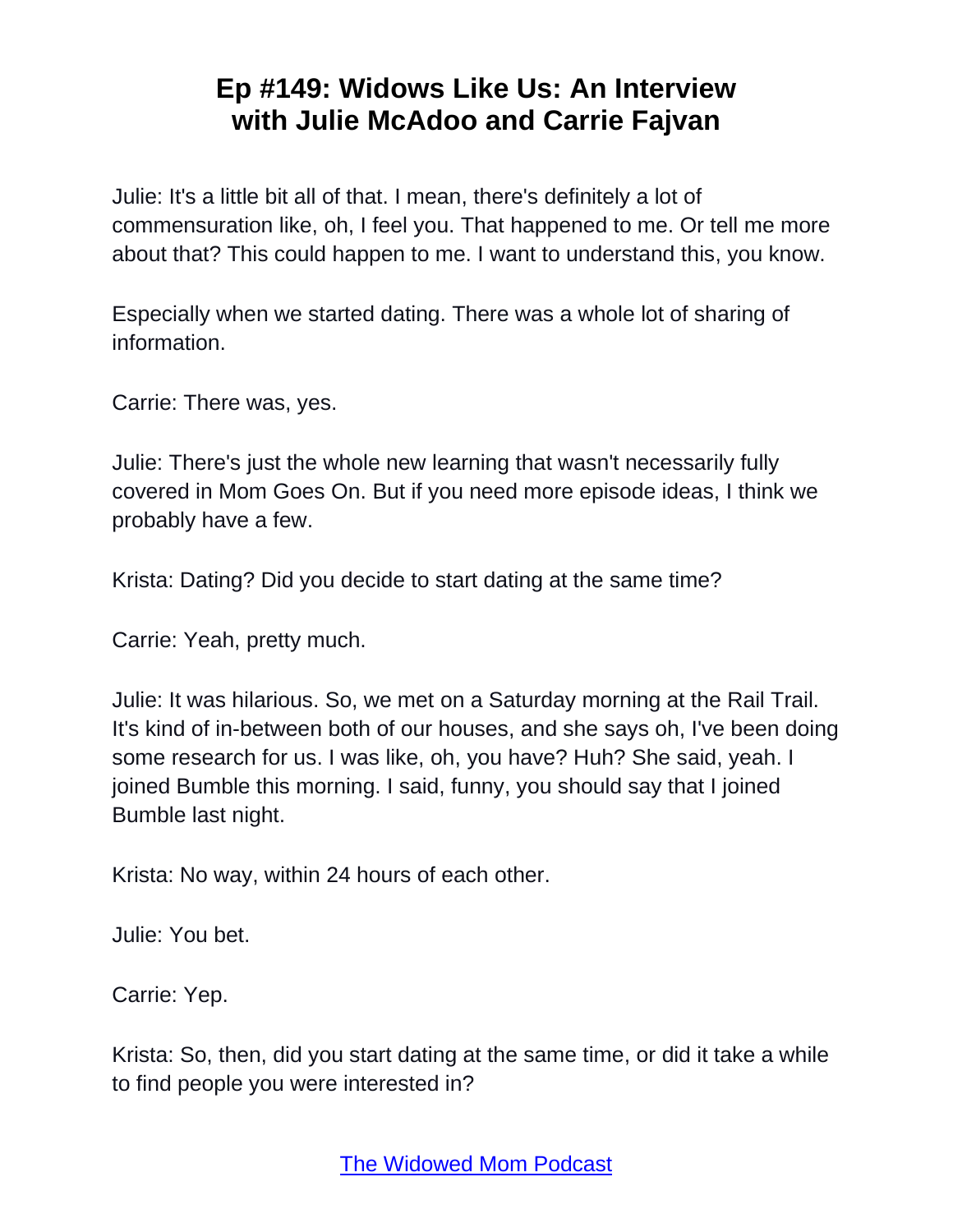Julie: No, it doesn't.

Krista: And that's how I met my partner too. So, yeah.

Carrie: We had to like put—You know we figured out how beelines and swiping and all of that stuff work and like what different when people put things in their profile; what that really meant. It was code for this, that, or the other things.

Julie: But, we were willing to accept in a profile and what we weren't.

Krista: Totally. Yeah, that's important stuff. Well, I will do maybe a dating episode, and people come back and talk about their dating experiences. I think that would be worthy of a full like, lessons learned through dating as a widow kind of deal?

Julie: Yes.

Carrie: For sure.

Krista: So, if you could go back and like talk to yourself, you know maybe in your early grief, or maybe even I don't know where you both feel like you reached a plateau, but somewhere in those early days or in those plateau days like, what kind of wisdom would you offer that earlier version of you?

Carrie: I would tell myself that it's going to be okay that there is something more, and you don't have to settle for anything that you don't want to settle for. One of the biggest things with Mom Goes On was making it so that I realized that I was in the driver's seat of my life and my feelings. So, yes, I've always been in the driver's seat, but I didn't realize I was in the driver's seat, and I wasn't sure how to turn that steering wheel, if you will.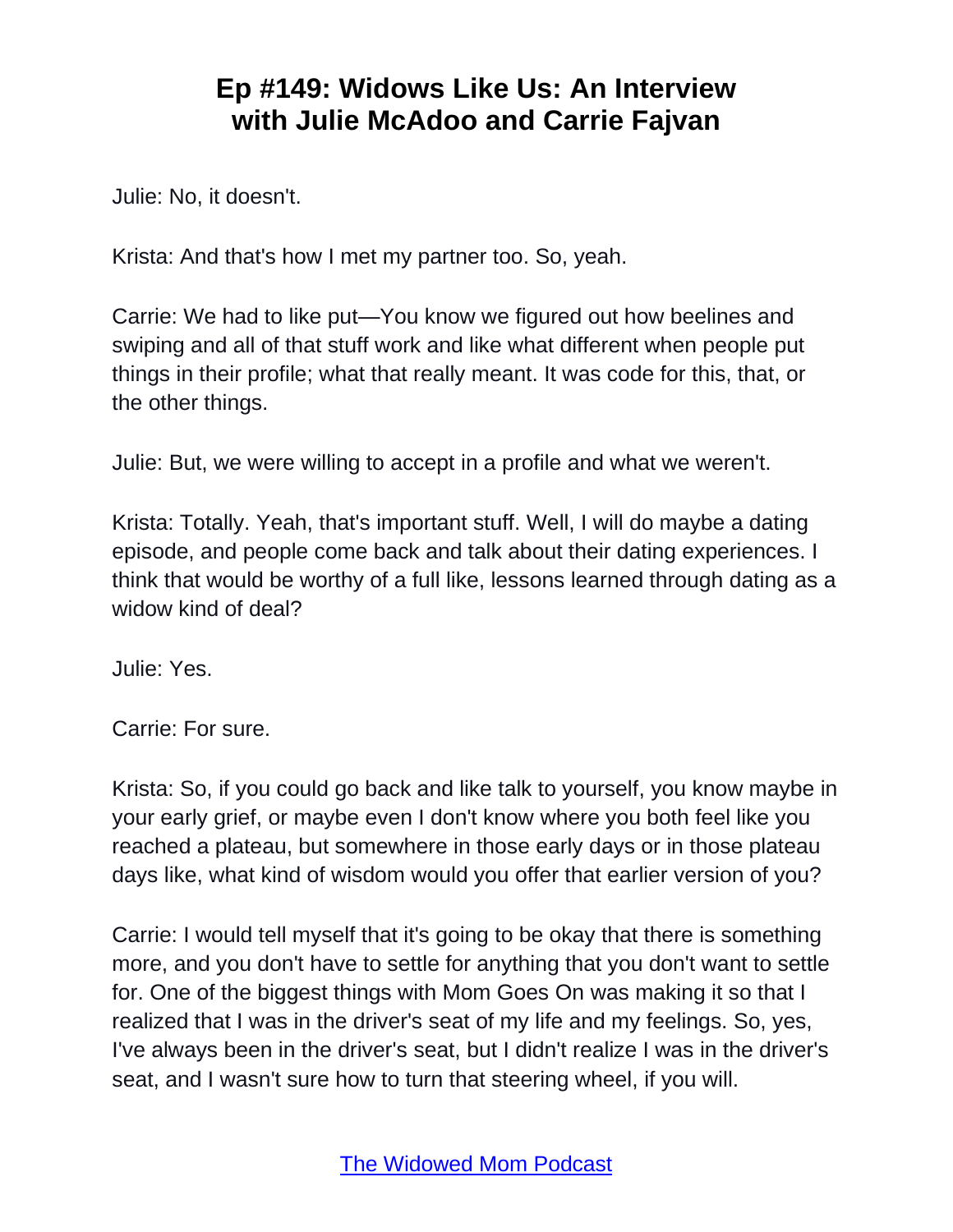So, learning about my feelings and how to process them and that gosh, that feeling only lasts about 90 seconds. Well, sure, I can handle that. And realizing that I can choose the thoughts that are serving me and learn to not choose the thoughts that aren't. That was huge, and so knowing that now versus how I felt when I was stuck is just knowing that it's going to be okay and you can be happy again.

Krista: I love it, and I have to tell you that's exactly what I want people to get out of the program is that feeling of being powerful and really seeing themselves as the authors of their own human experience because that's not where most of us start. We feel pretty terrible, right? And we feel like we're at the expense of all of these things that have happened to us, and that's, so I love hearing that. That's exactly what I hope everyone experiences. So, thank you for that. What about you, Julie?

Julie: Yeah, I would say grief is individual, and so there's not like a one way to go through it, or it looks just like this and this and do this or don't do this. You're doing it wrong. That was one of my fears that you know, and I've heard from you and others the five stages of grief is not exactly how it goes exactly. You know, it is what it is.

Then, feelings aren't to be feared. I grew up in a family that didn't really display a whole lot of feelings; not even the women cried; nobody did. So, being okay and being able to sit with feelings, my feelings, other people's feelings. I remember my grandmother died a couple years before my husband died, and I saw her maybe a month before she died and she was in a nursing home, and it was just too much.

I felt like such a coward. I ran out of the room because I just couldn't sit with my discomfort of seeing her at the end of her life in the nursing home that wasn't the nicest of places. After all, that's just how most nursing homes are apparently.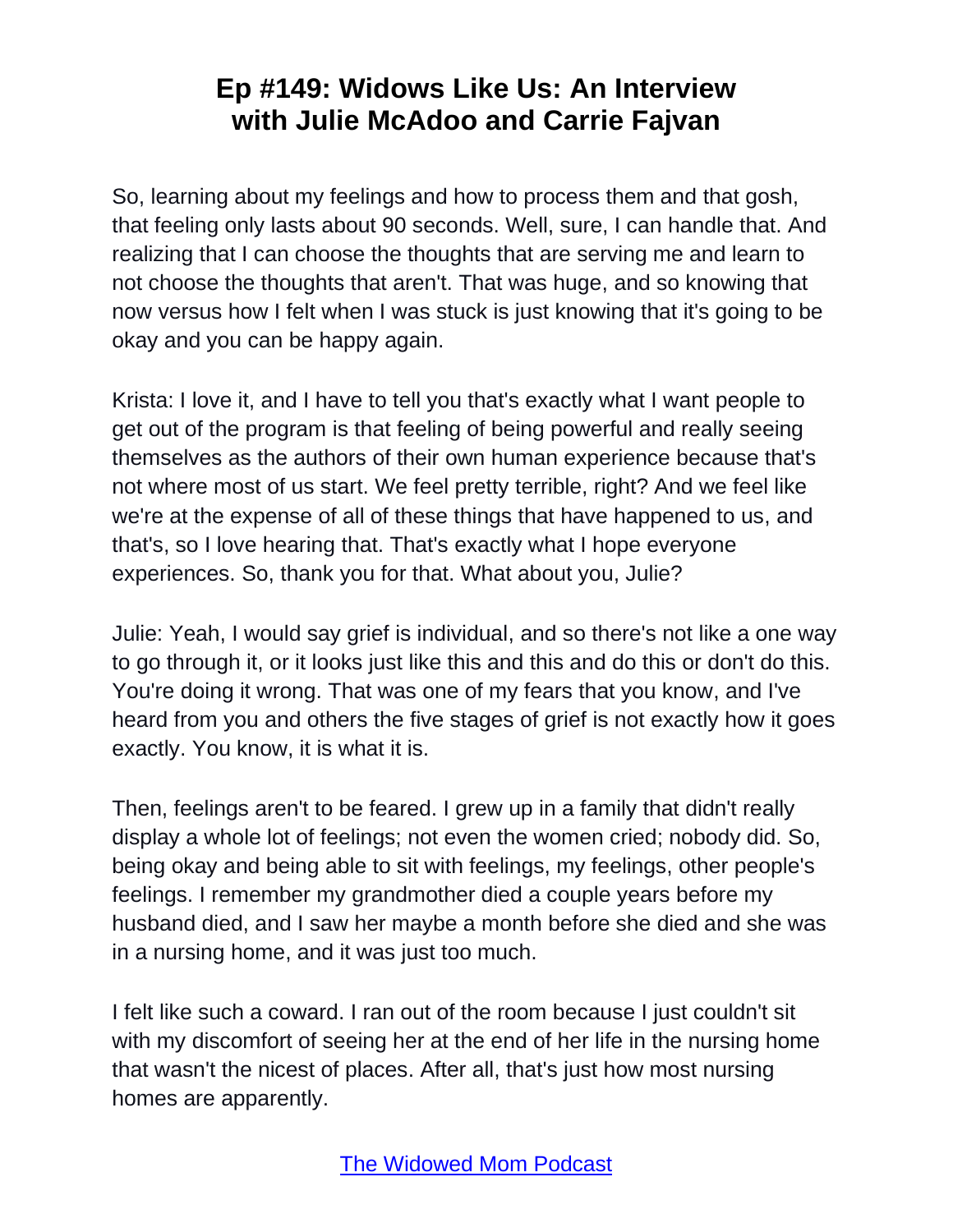And you know, I obviously didn't get a choice when my husband died. I had no choice. I couldn't run from those feelings, really. So, learning how to feel them and be okay with them and recognize that they're not problems is part of life. It's huge for me.

Krista: Yeah, I think. Also, you didn't run from the feelings, but honestly, like give yourself some credit because you totally could have drank them away, shopped them away, spent them away. Like, you know? I mean, eventually, they don't really go away. We just like shove them down, but sometimes I think we want to give ourselves a little bit more credit. Like, you chose to feel them, and you could've done your darndest to avoid them, but you took a different path, right? You learned how to feel them.

Julie: Yeah, and I think you know going to work initially was avoiding feeling. It was a mistake, and you know, I found your program, and that helped me feel the feelings. I still remember how you got excited about the pond with all the fish.

Krista: I love that. Yes. Yes, that was so good.

Julie: I mean, that was just when I was starting to understand the about, you know, seeing feelings and experiencing them and letting them kind of flow through you and observing you.

Krista: Yeah.

Julie: And not trying to run away or avoid them.

Krista: Was that at all something you were looking for? Like, because I think most people are like, I'm already feeling terrible, why would I want to join a program where I have to feel more, and I don't? That's the last thing I want to do. So, is that something you were kind of interested in, intrigued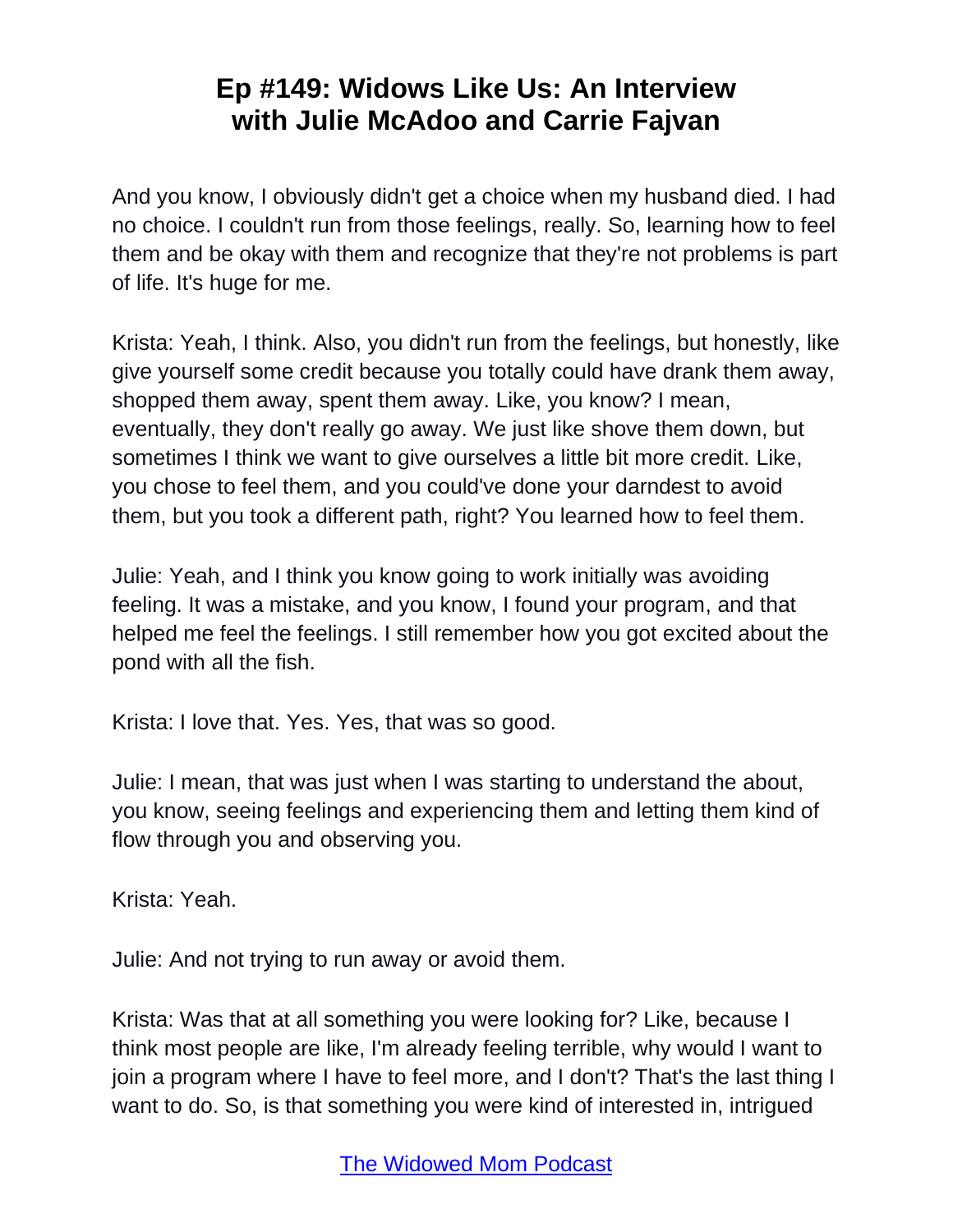by, repelled by, but just willing to do? Did you even know it was going to be something we were going to do until after we had already joined?

Julie: You know, on some level, I think I wanted to make sure that I was, going back to that thing of honoring my husband. I wanted to be able to feel sad and appropriately so and to grieve for him and not hide or run away from my grief or him. I think that was part of it.

Krista: What was the thing that flipped the switch for you? What helped you not run?

Julie: You spend a lot of time on feelings and the feelings wheel and the hundred felt feelings, and even though I didn't do the hundred felt feelings because I just couldn't wrap my head around it. The shift in okay, I feel this feeling. I'm going to sit here and just experience that because that's what I'm supposed to be doing right now; instead of going, I'll think about that later. You know, I'll feel that some other time or I don't feel like feeling that. I'm not going to feel it. It became like an academic pursuit that allowed me to do it versus running from it.

Krista: I love hearing that you didn't do the full hundred felt feelings, and yet still your relationship with feelings changed.

Julie: Oh, yeah.

Krista: My thought about it is, yeah, I give you a lot of work. As you said, one of you is good at coming to the calls, one of you is good at doing the workbooks together, but my thought is we don't even have to do all of the work, right, to experience a lot of the benefits, and if I can help you change your relationship with feelings and change your relationship with your thoughts, right? Meaning that you come out of the program having had a felt experience, not just an intellectual one, but a felt experience. You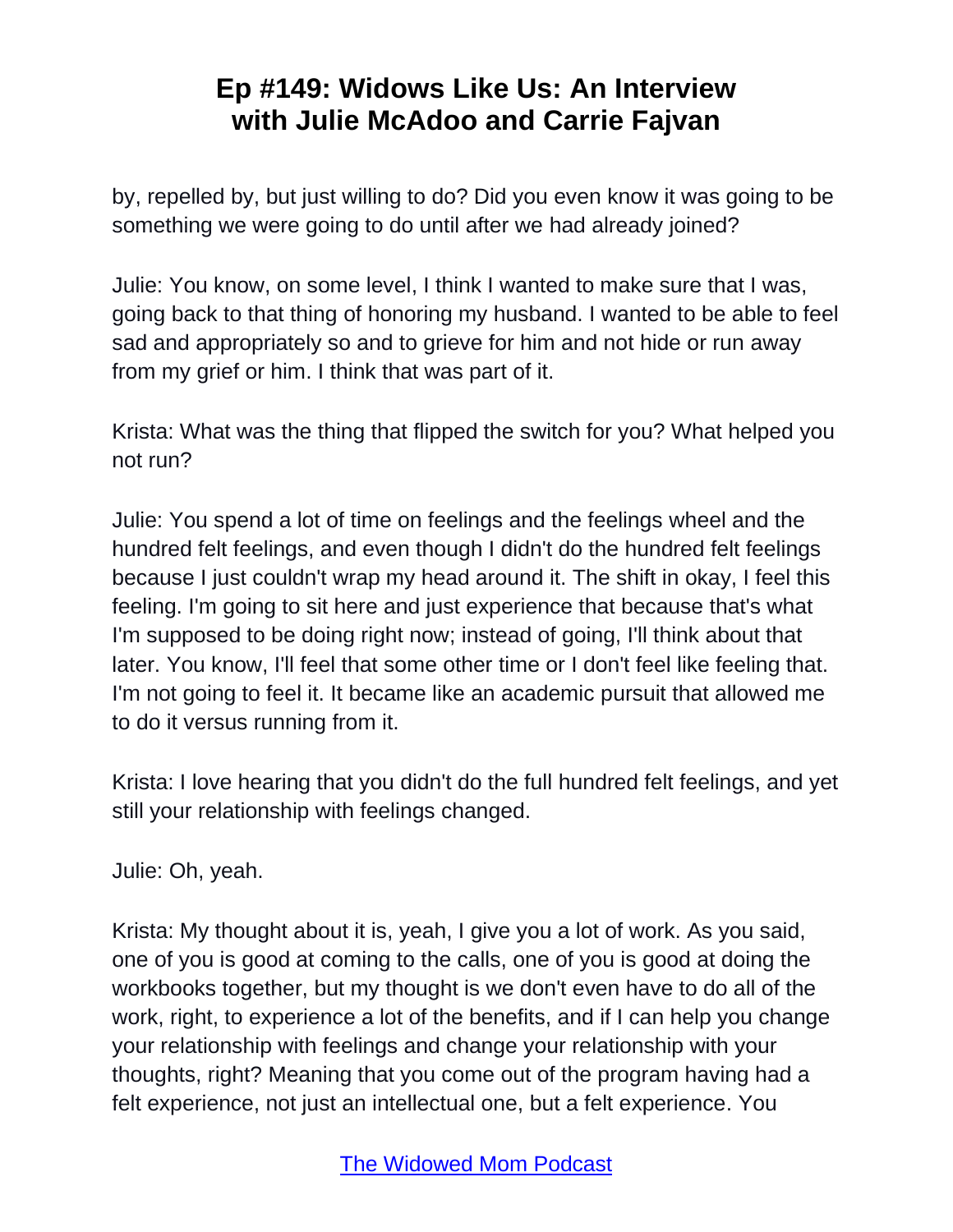really, something has shifted, and you believe actually and in your body in a way that you didn't before that feelings aren't problems.

They aren't things you have to avoid. Like, you can allow any feeling to pass because, Carrie, to your point, it only takes 90 seconds once you've had some practice with it. Then, also that you do get to decide what thoughts you want to listen to, right? You don't have to believe every thought that shows up in your mind no more than you have to date everyone that shows up in your Bumble beeline. Right?

You get to choose, right? You are more powerful than you think, and those two relationships, to me, are the foundation for changing all of the other things that might be unique to us going on in your life.

Carrie: It's actually even been helpful—I'm a better parent because of it. I can allow other people to have their feelings and experience them now without feeling like I need to fix it for them. It's more like my son was upset the other day, and I listened and was like, yeah, that's hard. I can understand. He was missing me. I was leaving and going out on a date.

So, I was like, yeah, I haven't been around a lot lately, have I? And I said it's really nice to be loved and missed that much, you know? And I just listened for the rest of it, and he was good after like five minutes, but I didn't need to fix it for him.

Krista: How might you have responded before, or what would have been different when you thought you had to fix it?

Carrie: I would have said, oh, well, I'll be home tomorrow or something like that. Some sort of thing to make it so that oh, well, it's not so bad because I'll be here then. Or, be like, this is how it is. You know I have to leave, but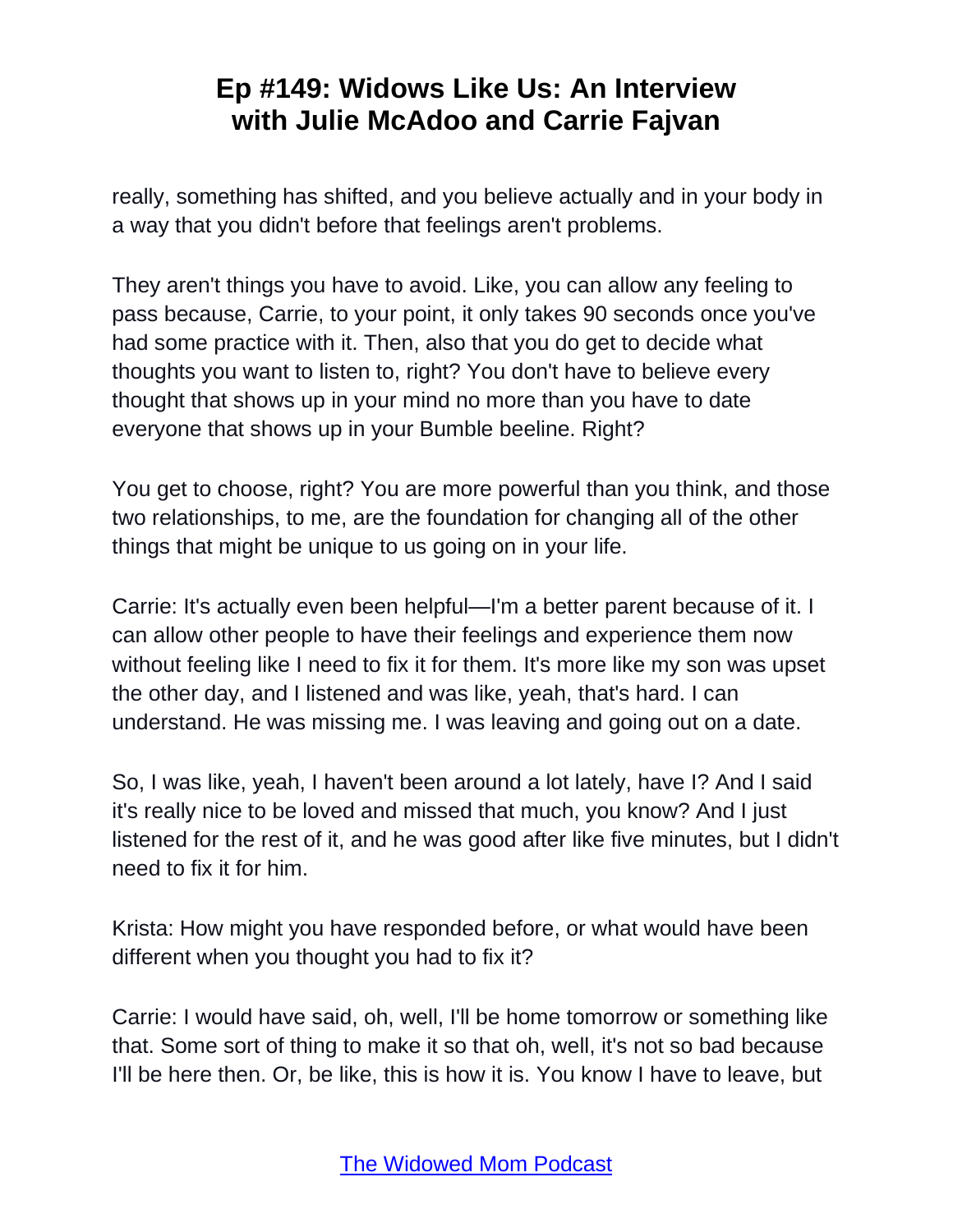I'll be here at this time, or I'm sorry that you feel that way like, I'm stumbling here a little bit.

Krista: So, you would have kind of minimized how they were feeling, maybe?

Carrie: Yes.

Krista: Or, try to make them feel differently as opposed to yeah, no, I hear you. I'm with you and allowing them to feel the way they feel. Right? Which is like, why doesn't anybody teach us this in school? I mean, really, no other alternatives work anyway. We can't change someone else's feelings because their feelings are caused by their thinking.

So, we get to stop spending our energy in ways that don't actually help anyone and just kind of being with what is.

Carrie: Right, and I think that's one of the reasons it works well for Julie and me to bounce things off of each other is because we do a lot of listening. So, there's that genuine understanding of knowing where the other one is at, but it's also a hey, so, what about this? You know? Telling it more like it is.

One of the things I value so much about Julie and our friendship is she always has another perspective to offer that I never think of, and she doesn't make any bones about, well, hey, you know, you could do something different here, Carrie.

Krista: She doesn't let you stay in a victim play. I love it. It sounds like you're both mutually interested in the success of the other, like genuinely.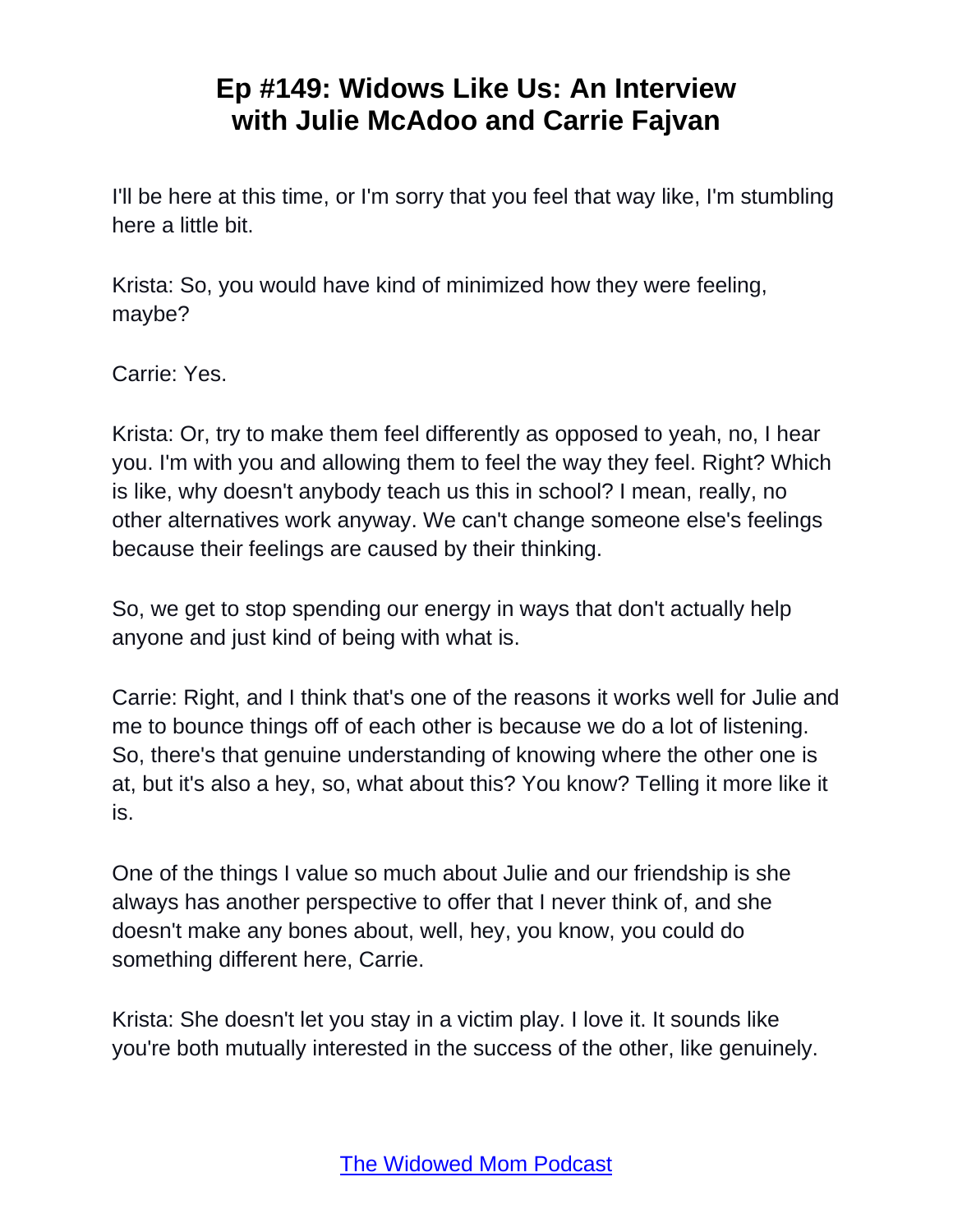Carrie: Definitely.

Krista: So, kind of walk me through, what did you think was possible for your life before because it sounds like it was kind of like, at least for Carrie; I want to be happy, but I don't really know how, and I don't know how possible you thought it was, but how has that changed? What you thought was even possible for your life. You also, I know Carrie mentioned just kind of struggling to know like if all of my dreams were about my relationship with my partner, my person. Now I have to recreate that for myself, then who am I now? What do I want going forward? So, what's in the future now?

Julie: Well, I think that was one thing I didn't entirely struggle with because I had an identity crisis before in my past where I thought that my life was going to turn out one way. All of that changed in the span of a couple of weeks and then I had to do something else completely different and come to terms with the fact that everything I thought I knew was different. So, for me, I was just grappling with the loss of my husband, and of course, you know, we had our hopes and dreams.

We had just moved up here. He got his bucket list job, and you know everything was falling into place, and all of a sudden, everything was scattered to the four winds. So, I think mine wasn't so much about not knowing what was possible. I needed to figure out what I wanted to do, and it ended up that I decided to go back to the original idea for myself, which was to get into small business coaching.

That's something I really enjoy, and what I loved about going through Mom Goes On is one of the things I've always felt I would struggle within coaching other people was that dealing with other people's feelings and the empathy thing, alright, I could understand where they were coming from. I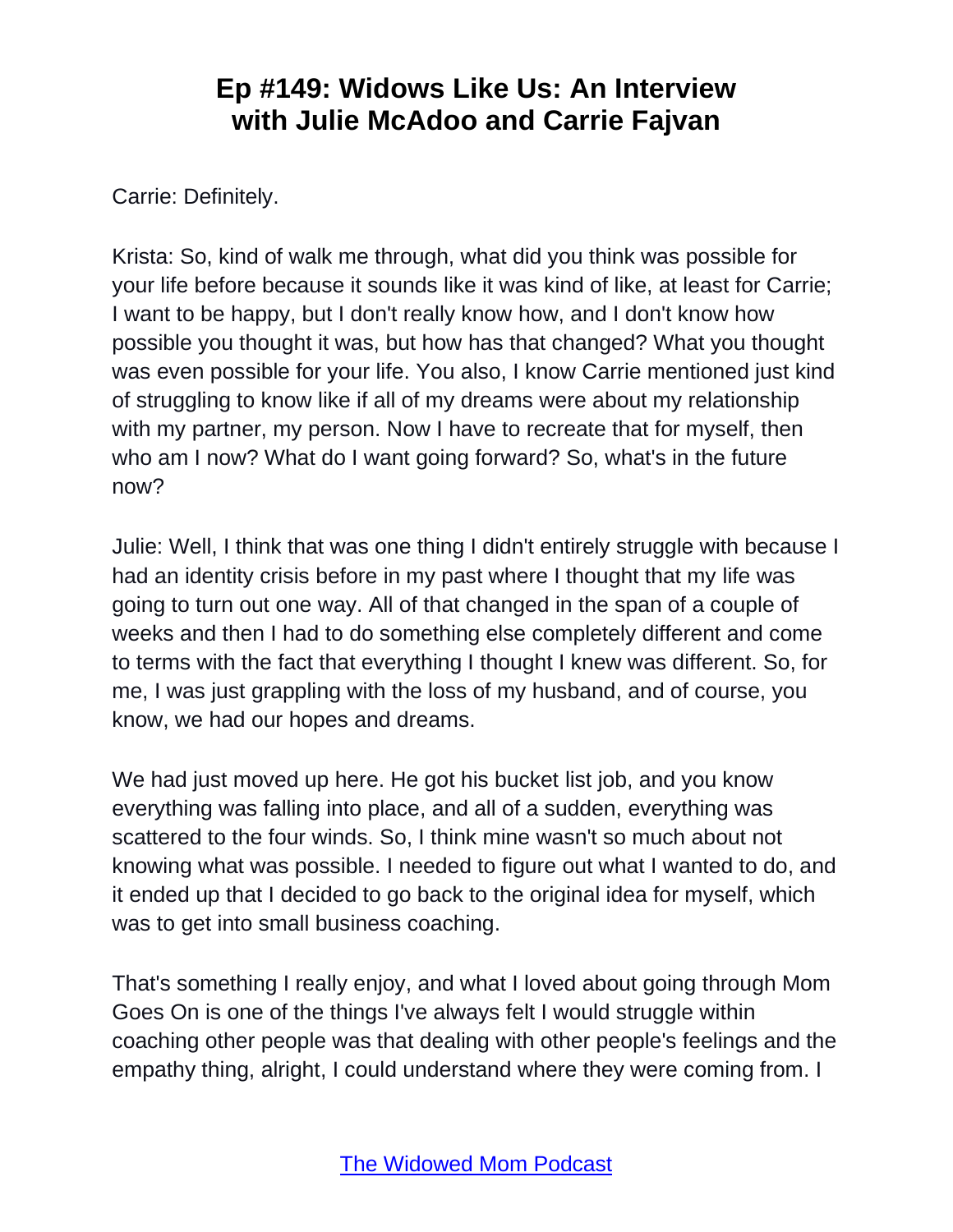knew what it was like to be stressed, but I had never really experienced deep grief.

So, I think the program really matured me. It made me feel a lot more confident and comfortable sitting across from someone who was deeply wounded by what they'd experienced in their business life because that's can really crush a person as well.

So, that's really made me much more confident in my desire to finish my book on business and start-up my coaching and start getting out there and sitting with people in their business grief and helping them.

Krista: They can have big feelings, and it's not going to be such a problem.

Julie: And I can help them work through that because that's the thing they can learn to feel those feelings, pick up and carry on. It doesn't mean that they don't need to stop doing what they're doing.

Krista: Yeah, people ask me that a lot, too, as a coach. It's funny. Even though they're coaches, they ask me this a lot. I think they think I don't know what they think is different about grief work than other work, but really once we get the idea that feelings aren't problems. They're not contagious, and we don't need to solve them, and nothing has gone wrong because we're having them then work that involves feelings, I love it.

It's not painful. You don't leave feeling depressed. You don't leave feeling, you know, deflated or overwhelmed or burdened. I leave feeling energized, excited, and on fire. So, I'm so glad that you figured that out because of all of those people that need you, right, as their coach. You would have maybe missed that if you hadn't gotten comfortable with the feelings bit, so I'm excited for you. I'm actually really excited for those people.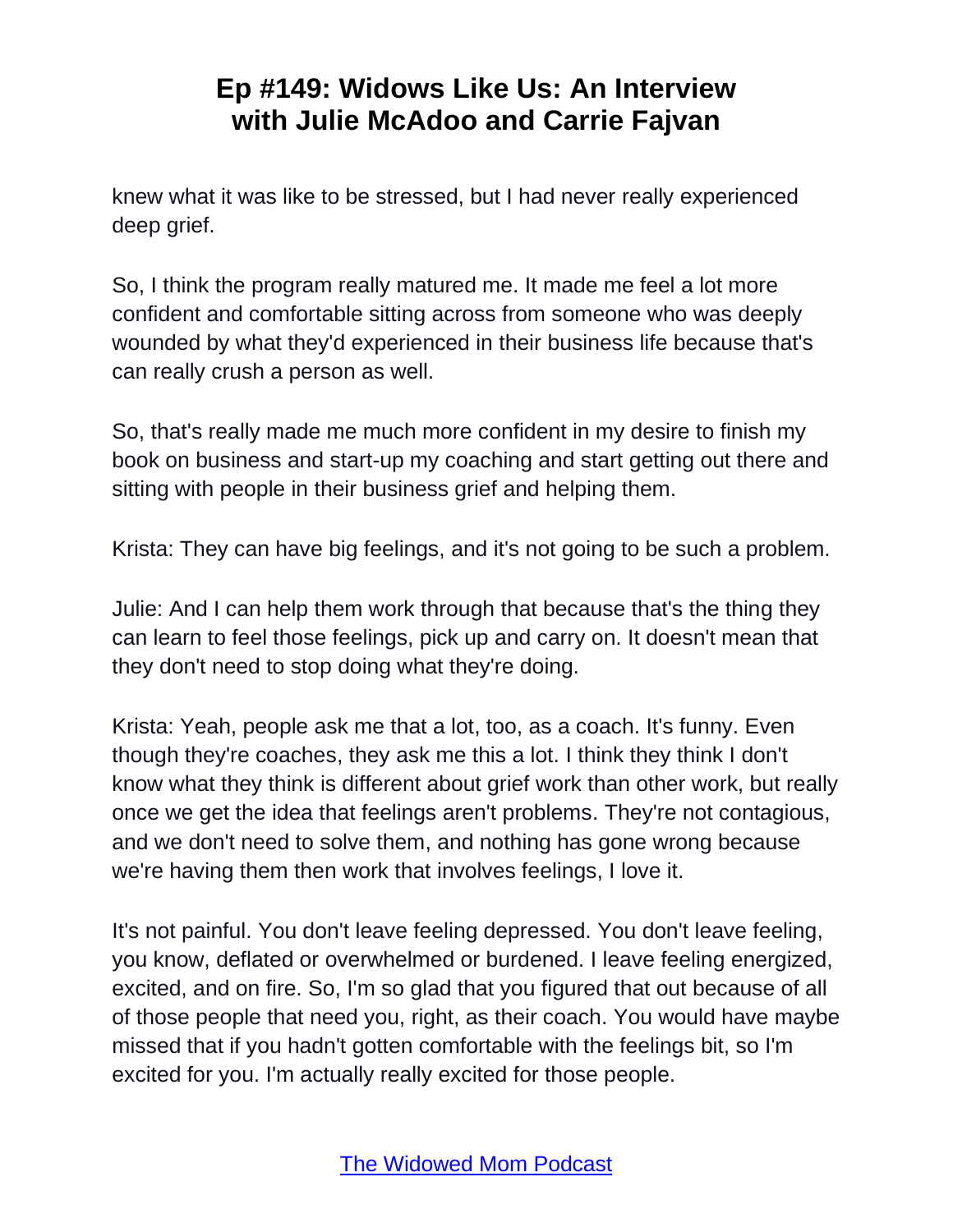Julie: Thank you.

Krista: Yeah. So good. What about you, Carrie?

Carrie: Well, as I said, I felt pretty stuck before I started the program, and so I got unstuck is the bottom line. You know, you, for some people, and me included, you have this life insurance money and that you would do anything to give back because when you get it, you don't actually want it, and you feel dirty for having it. So, I needed a new car. I had a 2008 Dodge Caravan that had over 200,000 miles on it, but it was hard to spend that money.

So, actually, I brought that to you in coaching, and it was all I needed. It was like, oh, okay, I can give myself permission to go and spend some of this money and get a new car. That is okay. That was kind of like the first step, and things snowballed from there. So, I went and bought a new car, well, it was new to me. It was a couple years old, but then last April, I started dating. I decided I was going to put my house on the market because, for me, part of moving forward was carving out this new identity for myself. I didn't feel like I could do that in the same house and space that I had shared with Allen for all those years.

So, I sold my house, and I'm getting ready to put it on the market and get it staged and all of that. Julie is like, hey, you don't really want to live in a house with three kids and try to keep it staged, ready, and open house ready, and she was like, I'm going away for a while this summer. Why don't you come live with me? I have plenty of space.

Julie: She can take care of my cats.

Carrie: That's true too, and water her plants.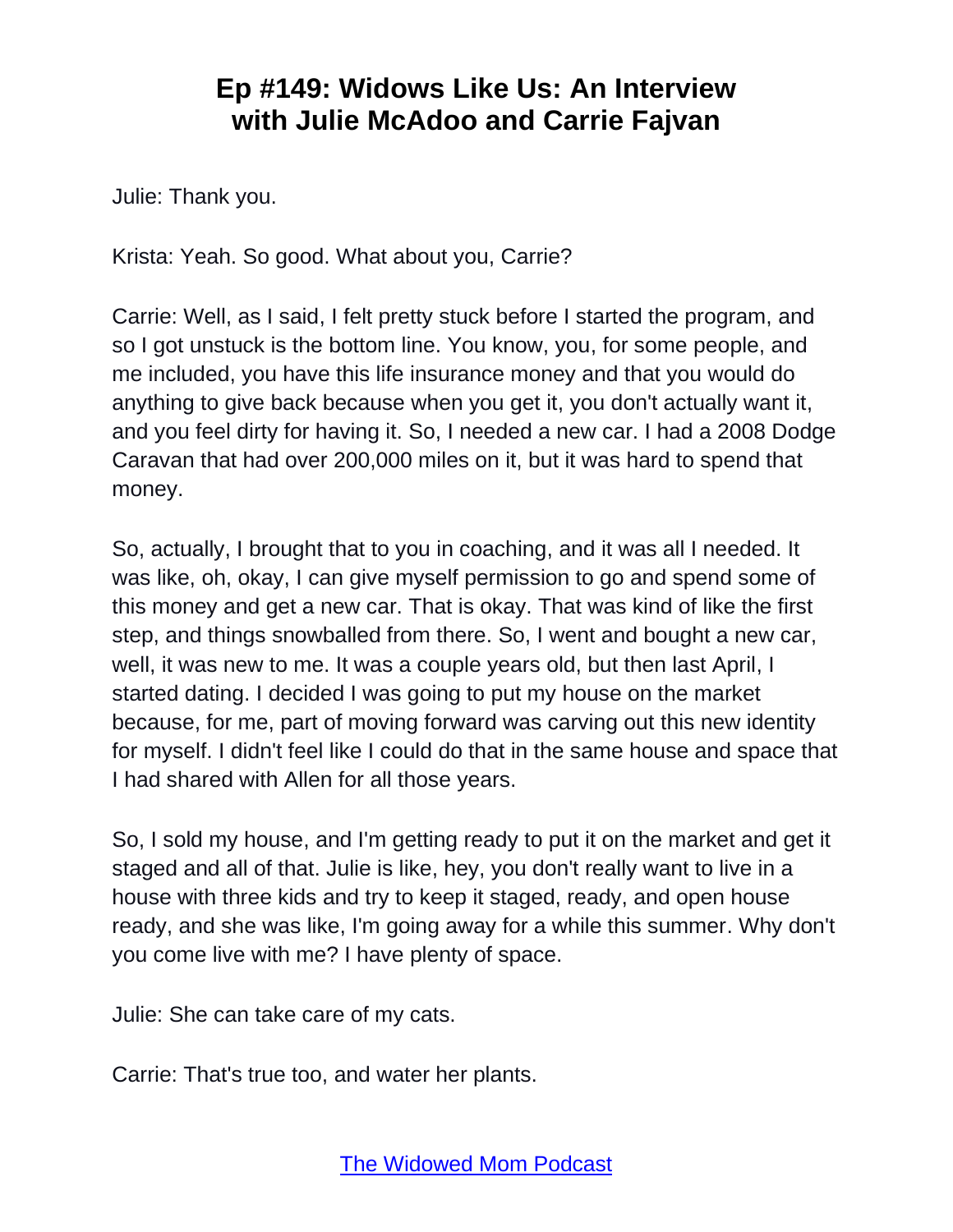Krista: There's a win. I love it, a double win.

Carrie: So, in June, right when my kids ended school, we moved into her house with her for two months, and I spent the summer house hunting and trying to find something that I knew that I was looking for in a town that I wanted to be in and we had some community living. It was wonderful, like, it worked out so well. Yeah, she wasn't here for part of the time, but it was really nice to come home, and she would be like, hey, do you want to grill out? Like, sure.

So, I found another house. I closed on the same day on both houses in August, and over the course of those few months, I had also figured out that, yes, I wanted to go back to school. I have a high school education, and that's it. I never went to college after high school, and I've decided that it was time to follow my dream of becoming a lawyer.

So, I started school a couple weeks after we moved into the new house, and I'm working on getting my bachelor's degree in criminal justice. My plan is to go to law school after that. So, by the time I graduate, my youngest will be right around the time he's graduating high school. I thought that was a perfect time to embark on a career.

So, I want to be a child advocacy lawyer, and when I had to redo my estate plan after Allen died. It was actually the conversation with my lawyer that helped me decide, hey, yeah, I really want to go to school. At first, I was thinking like paralegal and whatnot, but when it was through Mom Goes On that, I was like, why am I selling myself short?

Why am I just going to stop at paralegal? I don't really just want to be a paralegal. I want to be a lawyer. That's what I've always wanted to do.

Krista: I just want to chant your name!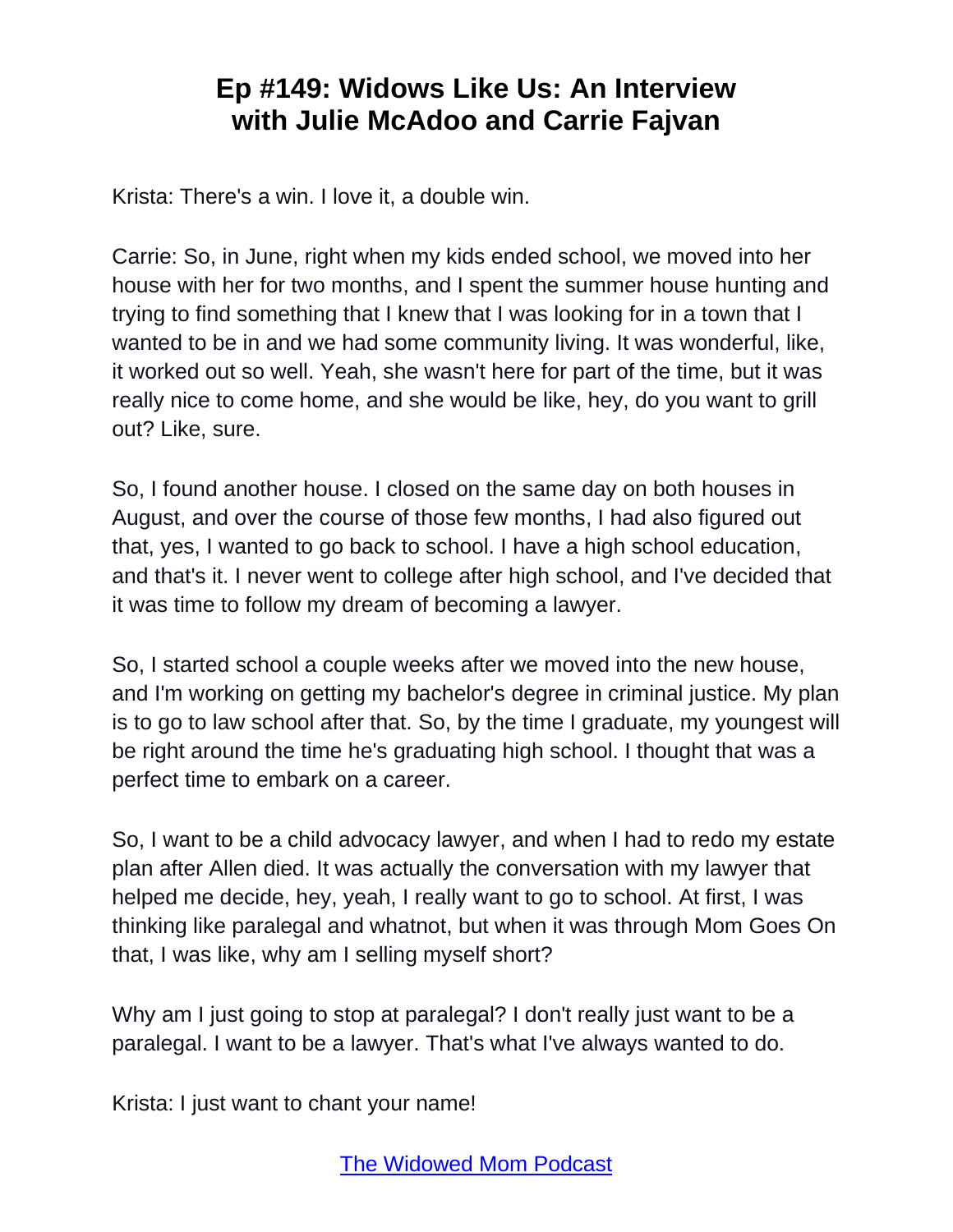Carrie: So, I started last fall, and I took two classes, and then this semester, I took three classes. One of them just ended for me, so I'm back down to two right now, and I'll take a couple of summer courses and stuff. So, you know, 26 years since I've been in school.

So, that was an adjustment, that's for sure. But I love it. I'm the oldest kid in all my classes. I call myself a kid; I'm not sure if I can do that, but—

Krista: —You're going to be the one that blows up the curve too.

Carrie: Yeah.

Krista: That's so good. So, Julie's got writing a book and starting a business. I don't know even how many half marathons between the two of you, both dating; Carrie sold her house and is now going to do a bachelor's degree and go to law school

Julie: And we both have new vehicles.

Krista: And new vehicles, holy cow. Have y'all just like stopped and just kind of celebrated yourselves?

Carrie: Well, we actually went on vacation together.

Julie: We just got back from Orlando a couple of weeks ago.

Carrie: Yeah, it was the kid's break from school and—

Julie: —I heard I had a good time.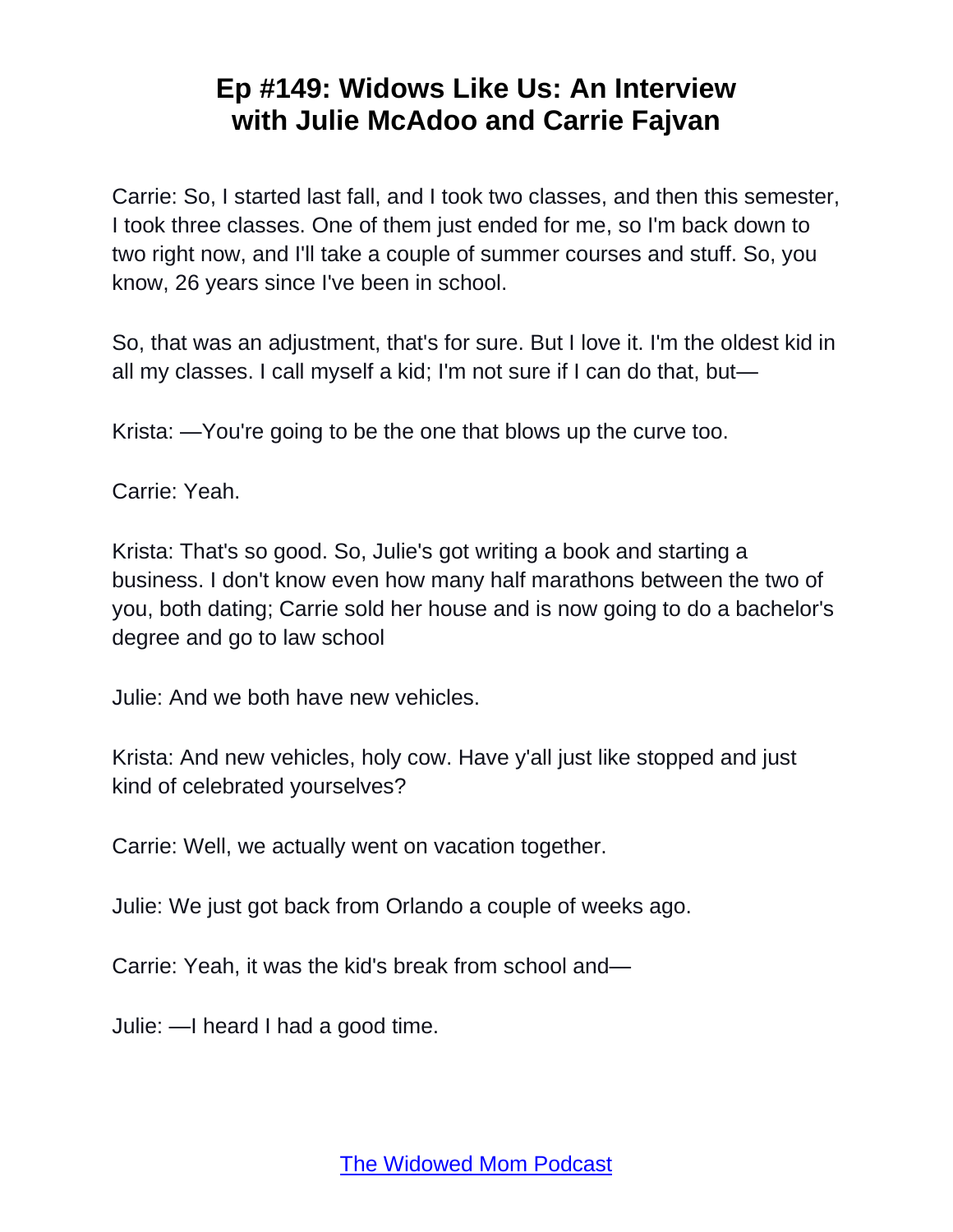Krista: I wish y'all had the camera for that one. That was good. Seriously though, I don't want people to hear, oh, wow, they're so, I could never do all of those things that they did because sometimes I think that's what they hear when I interview people who've done the program. But, like, did you come into the program thinking I'm going to do all of those things, like?

Carrie: Absolutely not.

Julie: No, and honestly, like, I don't even think I would have gotten through one of those half marathons. Maybe I might have done one of them had it not been for Carrie going; yeah, sure, I'll do that with you. Then, next thing you know, we ended up signing up for a whole bunch of 5Ks and all of that stuff to lead up to as part of the training thing.

I mean, there's so much. There's no way I would've gotten around to it if it hadn't had been for Carrie and I pushing each other. She is literally pushing me up hills on races. So, I think that's part of one of the things we've really gotten out of not only the program but meeting each other and then pushing on each other through the program and beyond.

Krista: Yeah, you're both kind of interested in your own growth, but then pushing the other one to grow is just this beautiful mutually beneficial evolution.

Julie: Yes.

Carrie: And inspiring each other, and seeing what she's doing, I'm like holy Christmas, this lady, she's on fire. You know?

Krista: It sounds like you both are, but what I hope other people will hear as they're listening is like, it's totally okay if you don't know what you want to do with your life. It's totally okay if you're in that place where you can't even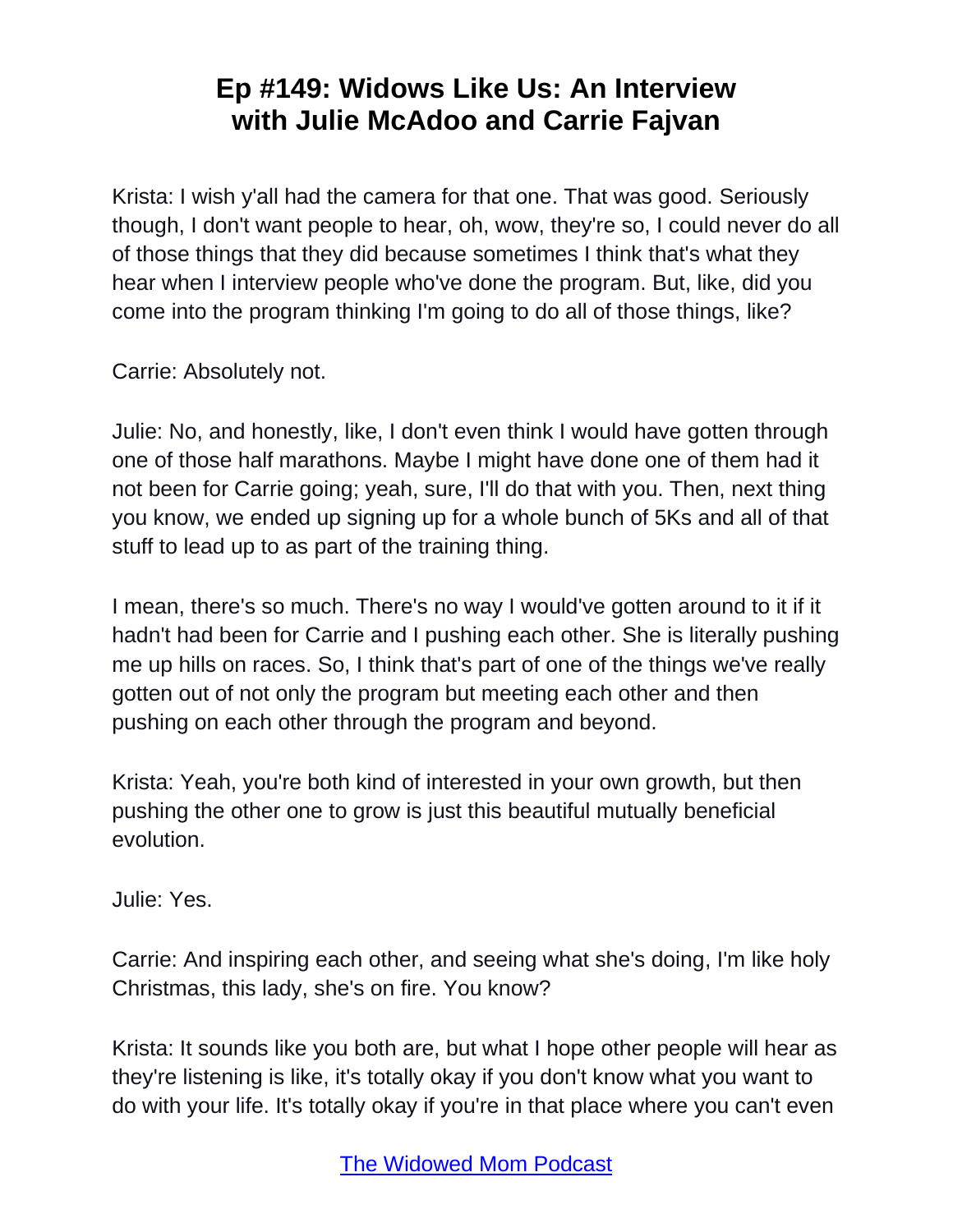imagine being happy in the future, let alone having the concept of what that looks like. It's not about having this big vision and living into this big vision. It really is about just take the next step and let it unfold. Take the next step, yeah.

Julie: As I said, I was stuck. I was really stuck. I was getting out of bed, taking a shower, making sure my kids were fed, cleaning my house, like, taking them wherever they needed to go. Then they would go to bed at night. I would sit there alone in my living room and often crying or drinking away my feelings and then getting up the next day and doing it all over again, and I wasn't sleeping either. I would often wake up between like 1-4 and lay in bed for several hours before finally catching another hour of sleep.

Before I joined the program, I also had a time period where I had a lot of physical ailments because that's how my grief was coming out. There was one point in time when I thought I had a heart attack, and I went to the hospital, and I got checked out, and I made my doctor, I was like I need an echocardiogram. Like, you really need to check. I swear I had a heart attack, but that's not what it was.

I think it was a mixture that I missed my thyroid medication that morning, but really what it was, was the physical symptoms of my grief. So, no, I had no idea how I was going to go forward, how I was going to get there, and there was part of me that believed that I could, but there was a much bigger part of me that wasn't so sure. Or if I could, how do I get there? How do I arrive there? Mom Goes On really helped me figure that out.

Krista: I love it. It just literally blows my mind sometimes because there was just a point for me where I thought like, I have all of these tools, and there are women out there. They need these tools, and I was so like, it wasn't easy to put myself out there, but like, women like you were the ones that I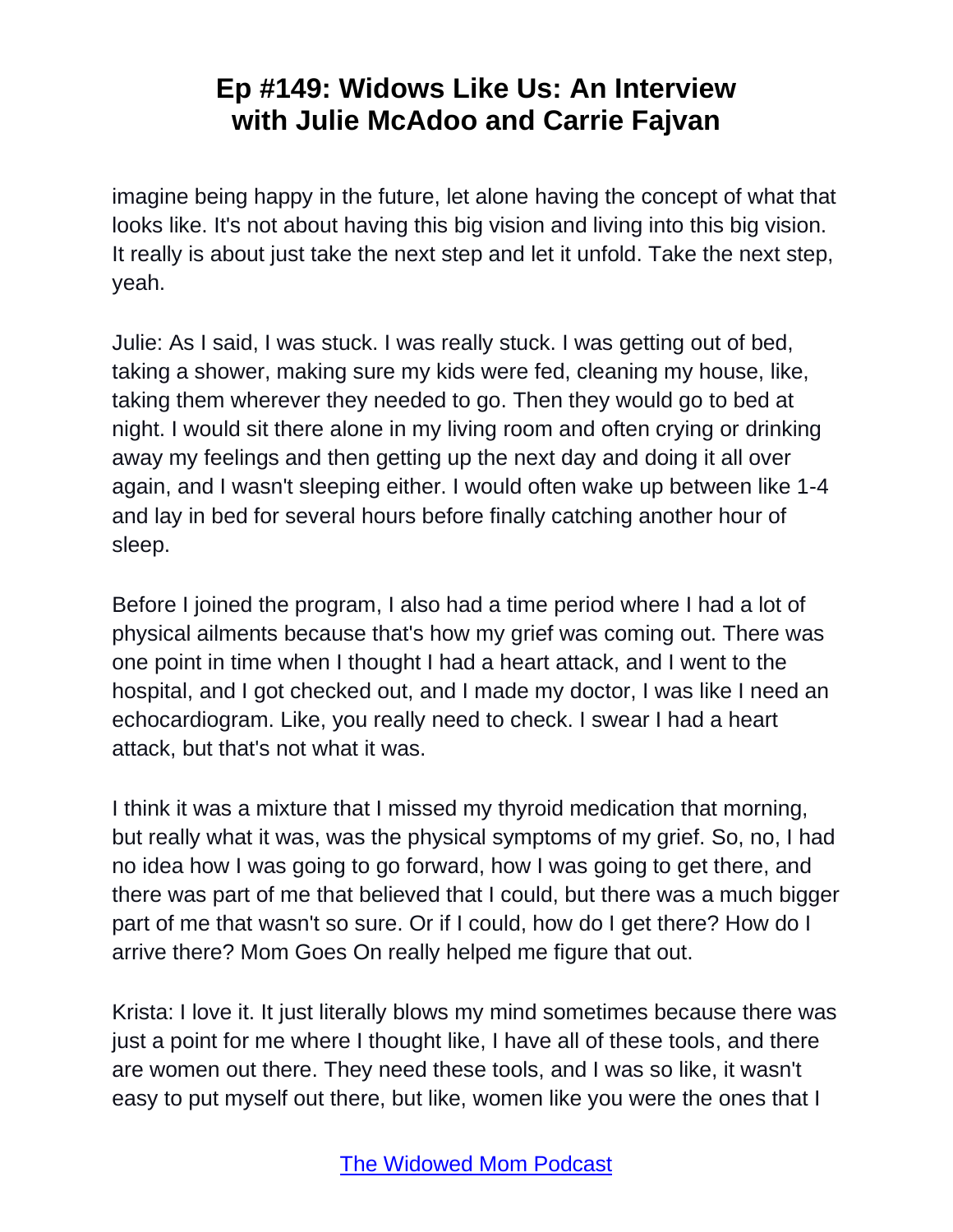was envisioning. Like, you were the ones right, and I didn't even know you. So like, it's such a continual blessing and full-circle moment for me to hear stories to hear what you have done with the work that I have done. Of course, you get all of the credit I just give the tools, but to know that the two of you connected and your lives are headed in such amazing places and that I had something to do with that is just such a gift to me. So, sorry for—

Carrie: You have such a gift to offer all of us.

Julie: I mean, even if all I had done was listen to those podcasts, I mean the shifts just listening to the lessons that you taught there that was probably half the battle, and then the workbooks and Carrie totally gravy on top, you know?

Carrie: I still listen to the podcasts every single week faithfully.

Julie: So do I.

Carrie: It's kind of like a little refresher; keep everything fresh in my head.

Julie: On Friday, we're like did you listen to Krista's podcast?

Krista: Then you can talk about it. I love it, and that's totally why I do it, right? Because I remember, I mean, Julie had spoken to me so much when you said you went to Google and you went to a podcast because so did I, and it was so discouraging to not find something, and I don't know how you all felt about the term widow, but at 40 I could not relate to that term. I was like, a woman whose husband died unexpectedly. Like, can I Google that, right?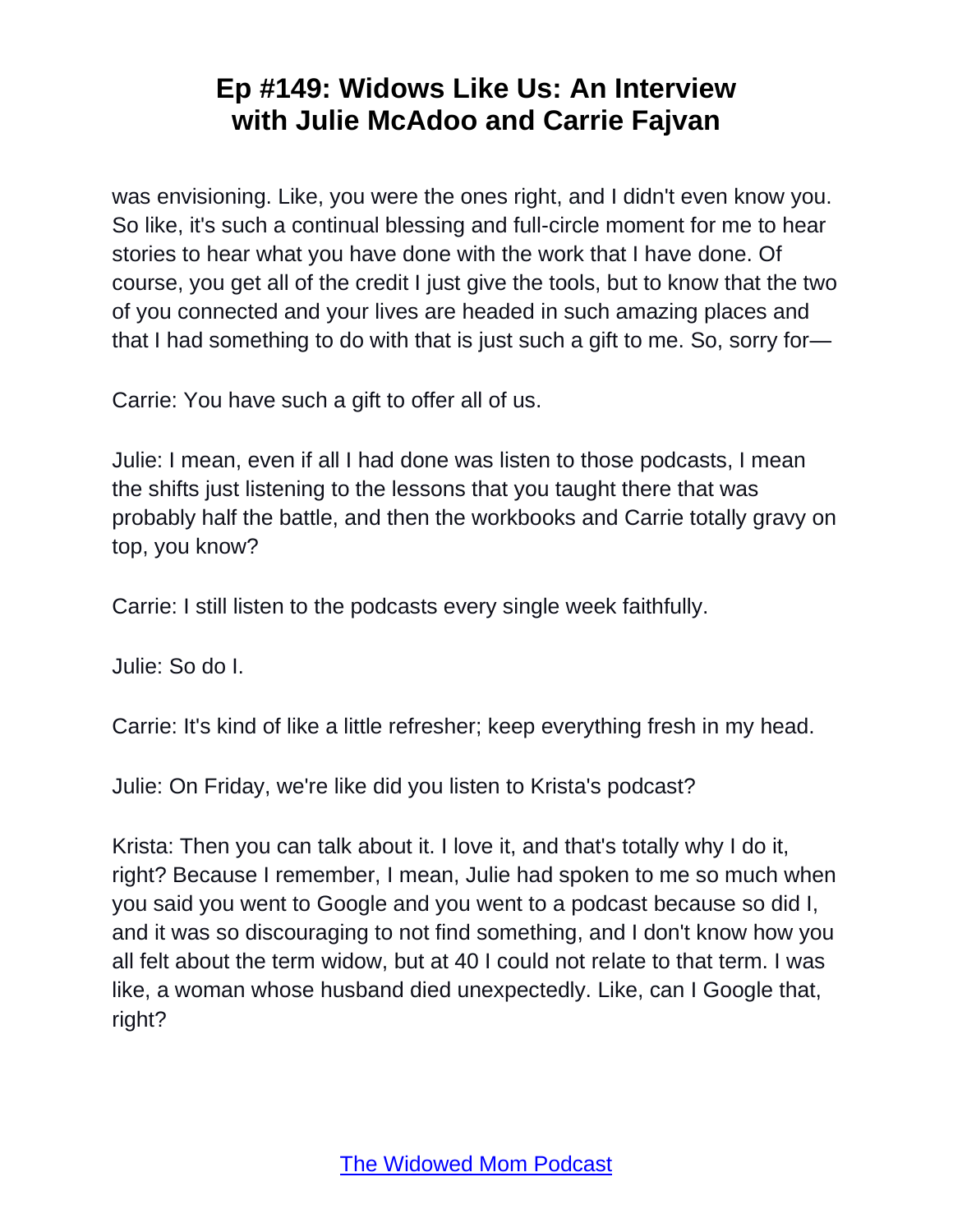Woman with young children whose husband died, like, it's a widow isn't, it truly isn't a term for me, and so, yeah. I'm just so glad that when your Google search was done that at least you found a podcast, I guess, you know?

Carrie: Along with that, I mean, people don't think of widows that are survivors like so many of them have to be. When you really become a widow, you start seeing them come out of the woodwork, and you know, had no idea, so when you just do move on to have great lives again.

Krista: You weren't thinking about it before. Your brain wasn't looking for it.

Carrie: Yeah, that's true. Your brain's not looking for it. I don't think it's something that people are out there, just hey, look at me. You know? I guess it's a thing that you can hide.

Krista: Yeah, you don't ever have to talk about it again.

Carrie: We don't have a lot of widows to emulate out there to show us what it could be.

Krista: Well, thank you so much for coming out to the podcast and letting other people hear examples like, I hope people listen to this and heard themselves in you, like a thought you know, I struggled with that, or you know that's what I would like for me, or if she can do it I can do it. That's what I want. Is there anything we missed that you hoped we would cover that you want to leave listeners with?

Julie: We got a lot out of the program, even if we hadn't found each other, but if you can find somebody in your community and you can breathe the same air as them, it's magical.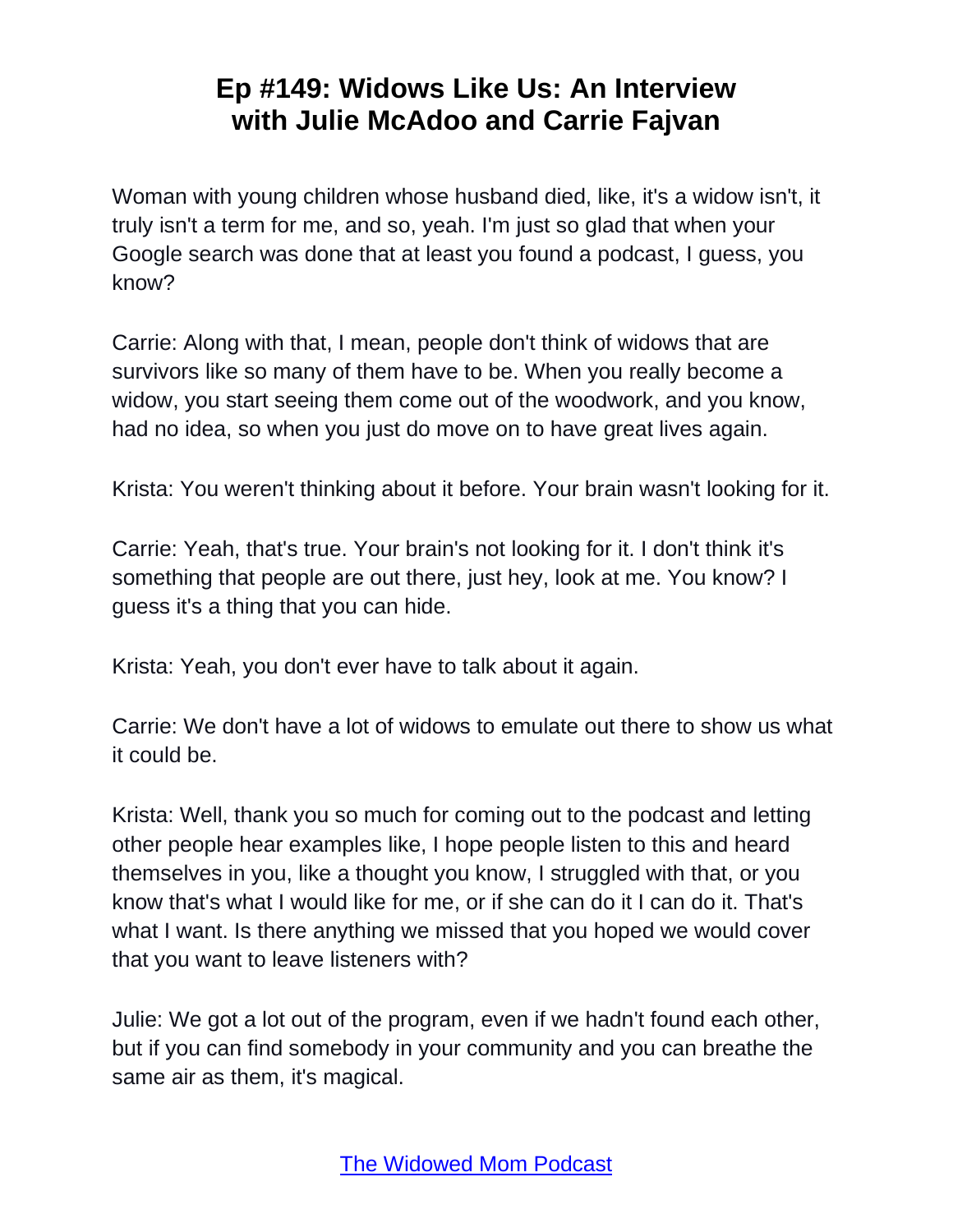Krista: Breathe the same air as them; I love that.

Carrie: Yes, Julie has enhanced my journey tenfold. Knowing that she's here and I can just I can pick up the phone, and I can text her, I can pop over if I need to.

Krista: Hey, you can like move in again if it, potentially. Apparently, there are no limits.

Julie: Yes. She's got my back, and I've got hers, and it's a good thing. We really understand each other.

Krista: Well, thank you for coming and sharing your story, and seriously celebrate yourselves. What you have accomplished and created individually and together is really inspiring and something to be celebrated.

Julie: Well, thank you, too, for creating a program and sharing everything that you've learned, and giving us this opportunity to meet and form this relationship around what you've taught.

Carrie: I second what she says, and I also always love how you end your emails and everything of I love you, and you've got this. That's like one of my favorite parts.

Krista: Aw, yay. Well, I do love you, and you do have this. I do mean it. So, amazing. Alright, I want to hear about the book when it comes out. Alright, and we'll have you back, and we'll talk about dating.

Julie: Sounds great.

Krista: Thank you both so much. Take care, bye.